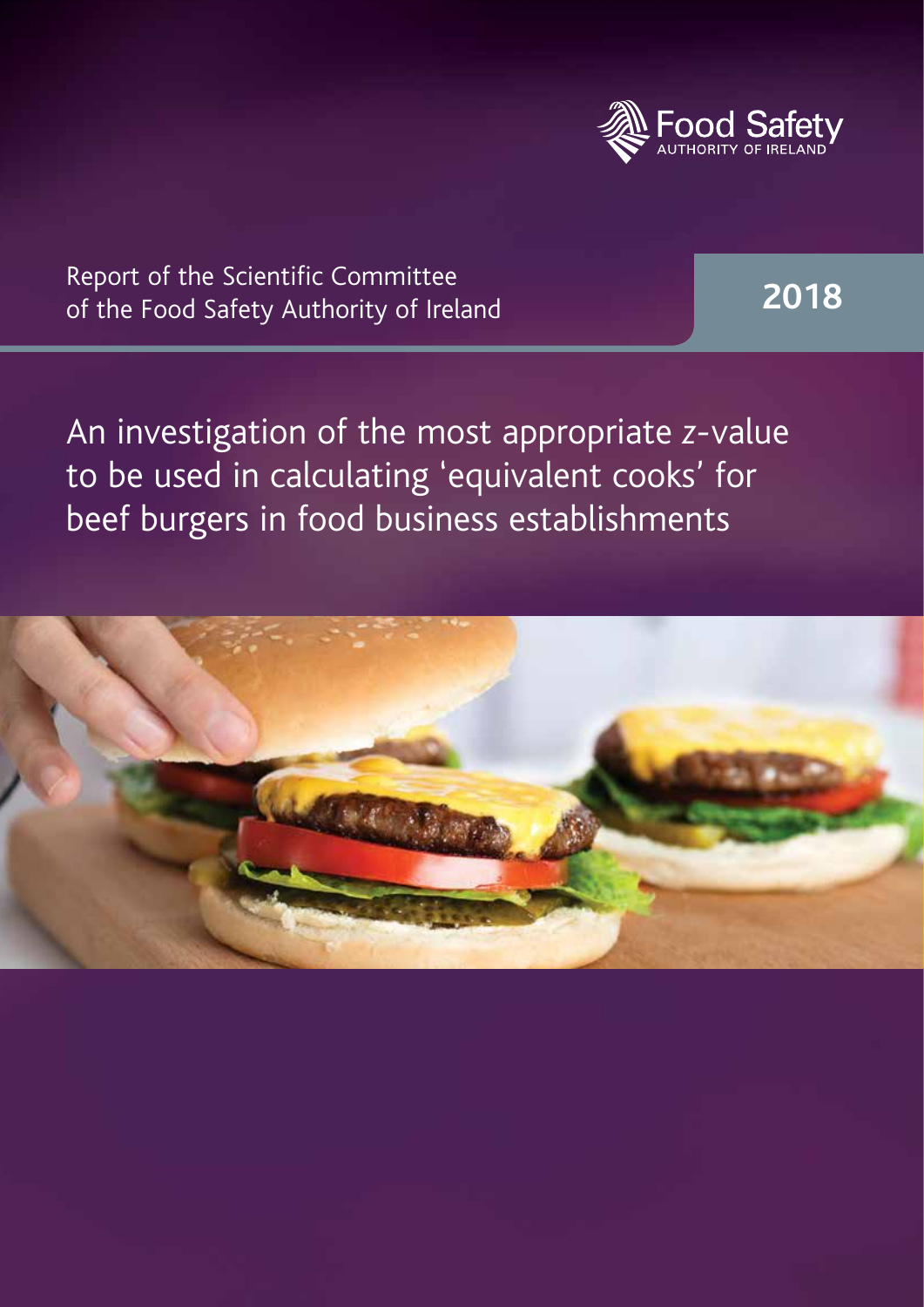

Report of the Scientific Committee of the Food Safety Authority of Ireland

**An investigation of the most appropriate** *z-***value to be used in calculating 'equivalent cooks' for beef burgers in food business establishments**

Published by: Food Safety Authority of Ireland The Exchange, George's Dock, IFSC Dublin 1, D01 P2V6

Tel: +353 1 817 1300 Email: info@fsai.ie www.fsai.ie

© FSAI 2018

Applications for reproduction should be made to the FSAI Information Unit ISBN 978-1-910348-14-7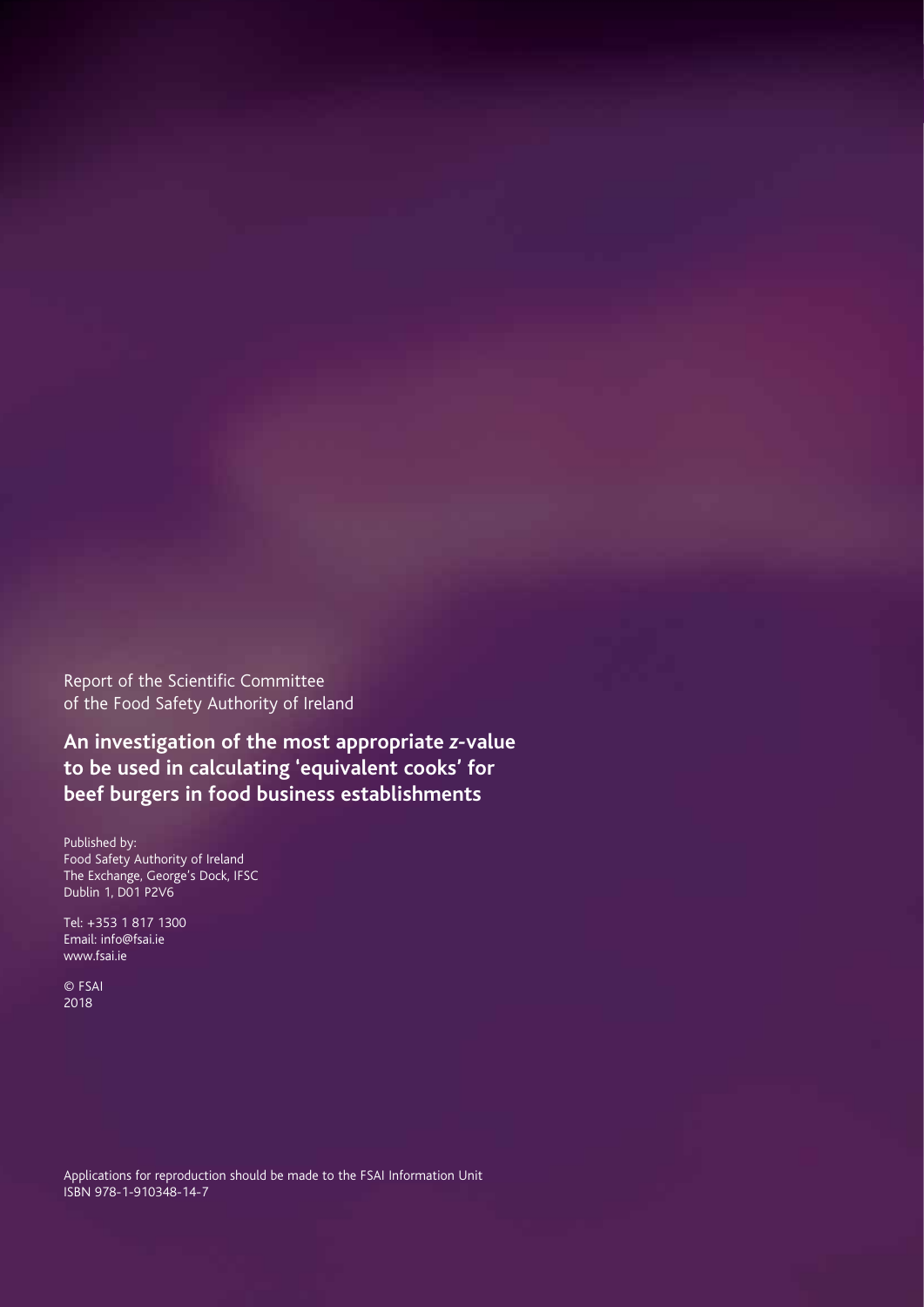An investigation of the most appropriate *z-*value to be used in calculating 'equivalent cooks' for beef burgers in food business establishments

# **CONTENTS** SUMMARY 33 CHAPTER 1. [BACKGROUND](#page-5-0) 4 CHAPTER 2. FACTORS [AFFECTING](#page-7-0) THE THERMAL [RESISTANCE](#page-7-0) VALUES OBTAINED FOR *E. COLI* O157, *SALMONELLA* SPP. AND *[L. MONOCYTOGENES](#page-7-0)* 6 CHAPTER 3. MICROBIAL [CONTAMINATION](#page-12-0) RISKS **OF BEEF [BURGERS](#page-12-0)** 11 CHAPTER 4. [PREVALENCE](#page-13-0) OF *E. COLI* O157 AND *[SALMONELLA](#page-13-0)* SPP. IN RAW BEEF AND BEEF BURGERS 12 CHAPTER 5. OUTBREAKS [ASSOCIATED](#page-14-0) WITH BEEF BURGERS 13 CHAPTER 6. CURRENT FSAI COOKING [RECOMMENDATIONS](#page-16-0) **FOR BEEF BURGERS** 15 CHAPTER 7. CURRENT [RECOMMENDATIONS](#page-17-0) FOR THE COOKING OF BEEF BURGERS IN OTHER COUNTRIES 16 CHAPTER 8. ASSESSING THE [ADEQUACY](#page-19-0) OF COOKING BY VISUAL [INSPECTION](#page-19-0) ALONE **18** CHAPTER 9. MEASURING [TEMPERATURE](#page-20-0) OF COOKING **OF BEEF BURGERS** 19 [CHAPTER](#page-21-0) 10. WHICH *z-*VALUE (6.0 °C OR 7.5 °C) SHOULD BE USED WHEN [CALCULATING](#page-21-0) 'EQUIVALENT COOKS'? 20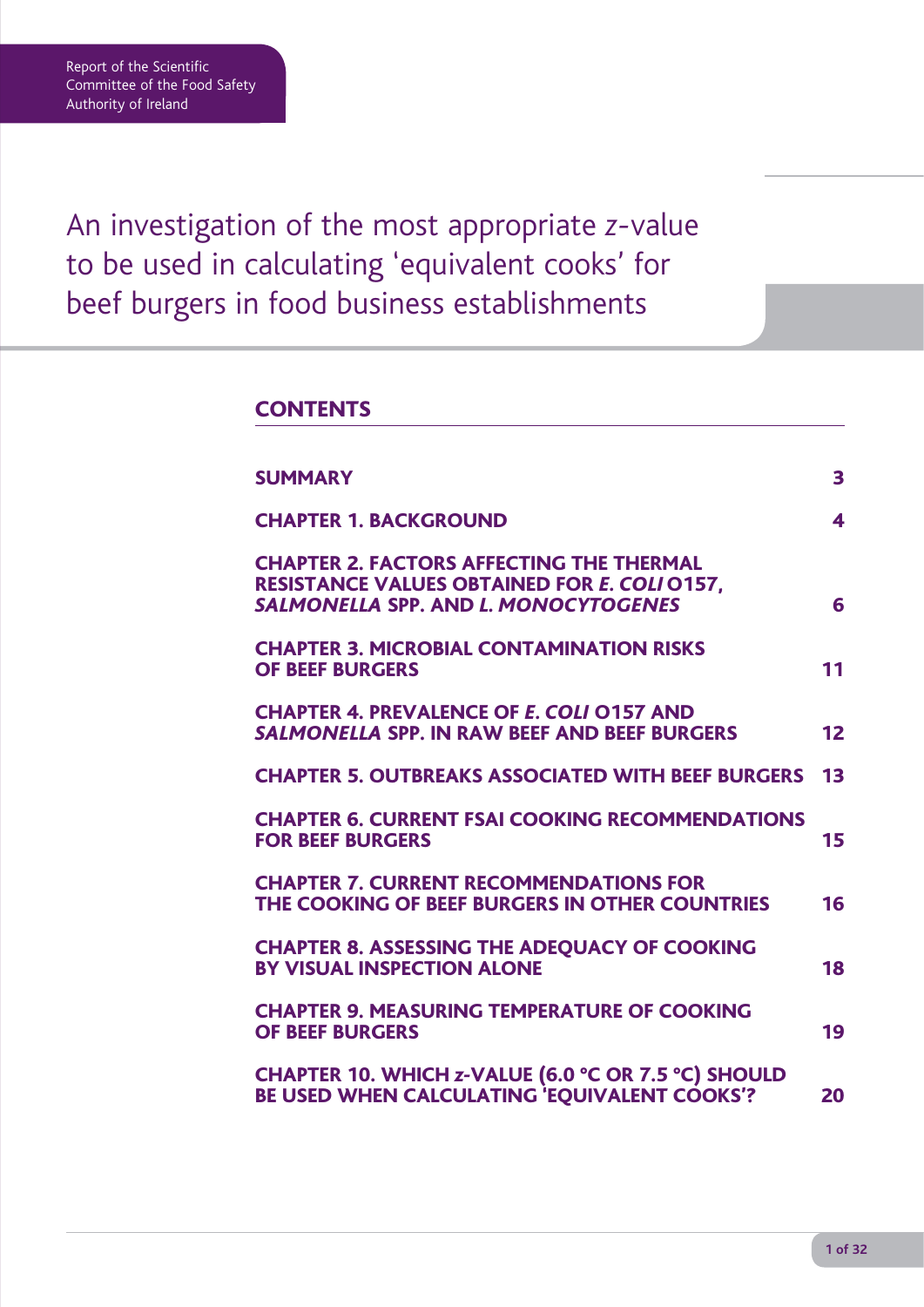An investigation of the most appropriate *z*-value to be used in calculating 'equivalent cooks' for beef burgers in food business establishments

| <b>CHAPTER 11. RECOMMENDED MINIMUM COOKING</b><br><b>TEMPERATURES AND TIMES FOR BEEF BURGERS</b>               | 22 |
|----------------------------------------------------------------------------------------------------------------|----|
| <b>CHAPTER 12. REFERENCES</b>                                                                                  | 23 |
| <b>CHAPTER 13. GLOSSARY</b>                                                                                    | 27 |
| <b>CHAPTER 14. ANNEX I</b>                                                                                     | 29 |
| Request for advice from the Scientific Committee  29                                                           |    |
|                                                                                                                |    |
|                                                                                                                |    |
|                                                                                                                |    |
|                                                                                                                |    |
| Members of the Working Group on "An Investigation<br>of the Most Appropriate z-Value to be used in Calculating |    |
| 'Equivalent Cooks' for Beef Burgers in Food Business Establishments"31                                         |    |
| Members of FSAI Biological Safety Sub-committee 2016-2020  32                                                  |    |
| Members of FSAI Scientific Committee 2016-202032                                                               |    |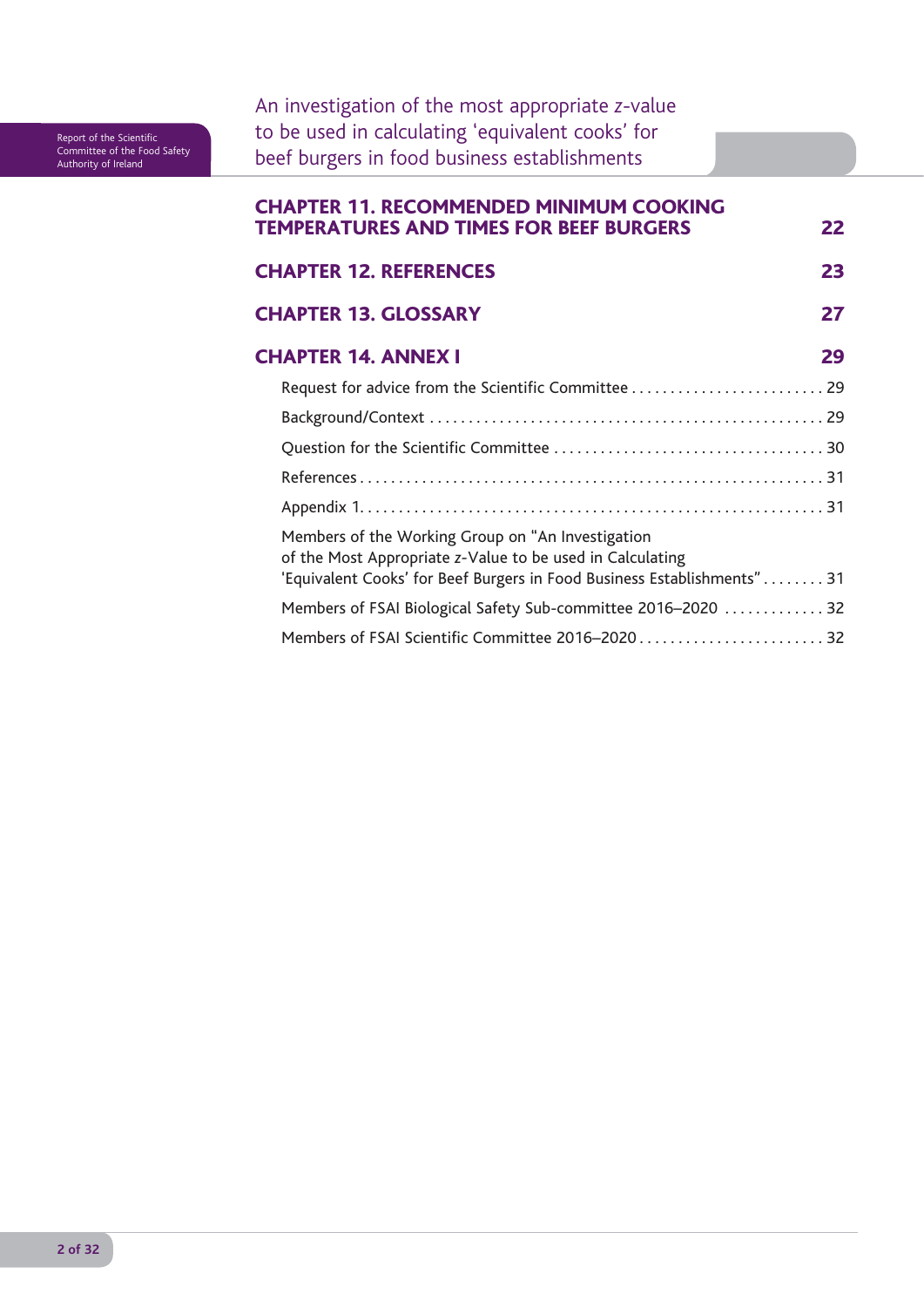## <span id="page-4-0"></span>SUMMARY

1

The safety of beef burgers is dependent on sufficient cooking to ensure the destruction of pathogens such as Shiga toxin-producing *Escherichia coli* (STEC) O157. It is recommended that beef burgers are cooked to a minimum core temperature of 70 °C for at least two minutes or to a core temperature of no less than 75 °C. However, in recent years, catering establishments have started offering beef burgers prepared at temperatures below a core temperature of 70 $\degree$ C.

It is possible to achieve an 'equivalent cook' (equivalent to 70  $\degree$ C for two minutes) at lower temperatures if the heat is applied for longer times. However, calculating an 'equivalent cook' requires the use of a mathematical formula that uses the z-values<sup>1</sup> of the target organism, which is usually *Listeria monocytogenes*, as it is one of the most thermal-resistant foodborne non-spore-forming bacterial pathogens. The *z-*value recommended for inactivation of *L. monocytogenes* is 7.5 °C. In 2007, the UK Advisory Committee on Microbiological Safety of Food (ACMSF) recommended using a *z-*value of 6.0 °C for calculating equivalent cooks when cooking burgers, based on heat inactivation data for STEC O157. These two *z-*values give different cooking time requirements at a given target temperature. Thus, the objective of this report was to determine which *z-*value was more appropriate (would offer the greatest food safety protection).

At temperatures below 70 °C, using a *z-*value of 6.0 °C resulted in longer time requirements, while at temperatures above 70 °C, the same *z-*value suggested shorter times are needed to achieve a cook equivalent to 70 °C for two minutes. However, at temperatures above 70 °C these time differences (between the time predicted using a *z-*value of 6.0 and 7.5) were small (6.6 seconds at 71 °C, 9.6 seconds at 72 °C, 10 seconds at 73 °C and 9 seconds at 74 °C, etc.) and were of no practical significance. Thus, it was concluded that a *z-*value of 6.0 °C was more appropriate, as it would require longer cooking times for temperatures below 70 °C and cooking times that were practically the same as those predicted using a *z-*value of 7.5 °C for temperatures above 70 °C.

In conclusion, based on the *z-*value of 6.0 °C, the time and temperature combinations in Table 8 are recommended. It was concluded that the *z-*value of 6.0 °C is appropriate for calculating an equivalent cook only over the range from 60 °C for 93 minutes to 75 °C for 18 seconds. **If alternative temperature-time combinations to those in Table 8 are to be employed, they must first be scientifically validated**. This recommendation of not cooking to below 60 °C is based on the following; [1] the 'equivalent cook' equation should only be used within the temperature range for which the model has been validated and [2] at temperatures below 60 °C sub-populations of pathogens such as *E. coli* O157 and *Salmonella* spp. may survive. **It is also highlighted that an effective food safety management system including good hygiene practices (GHPs) and monitoring of cooking temperature is important in assuring the safety of beef burgers**.

The *z*-value is defined as 'the number of degrees by which the temperature has to change to achieve a tenfold (i.e. 1 log<sub>10</sub>) change in the *D*-value', with the *D*-value being 'the time required in a given medium, at a given temperature, for a tenfold (1 log<sub>10</sub> or 90% of the population) reduction in the number of organisms'.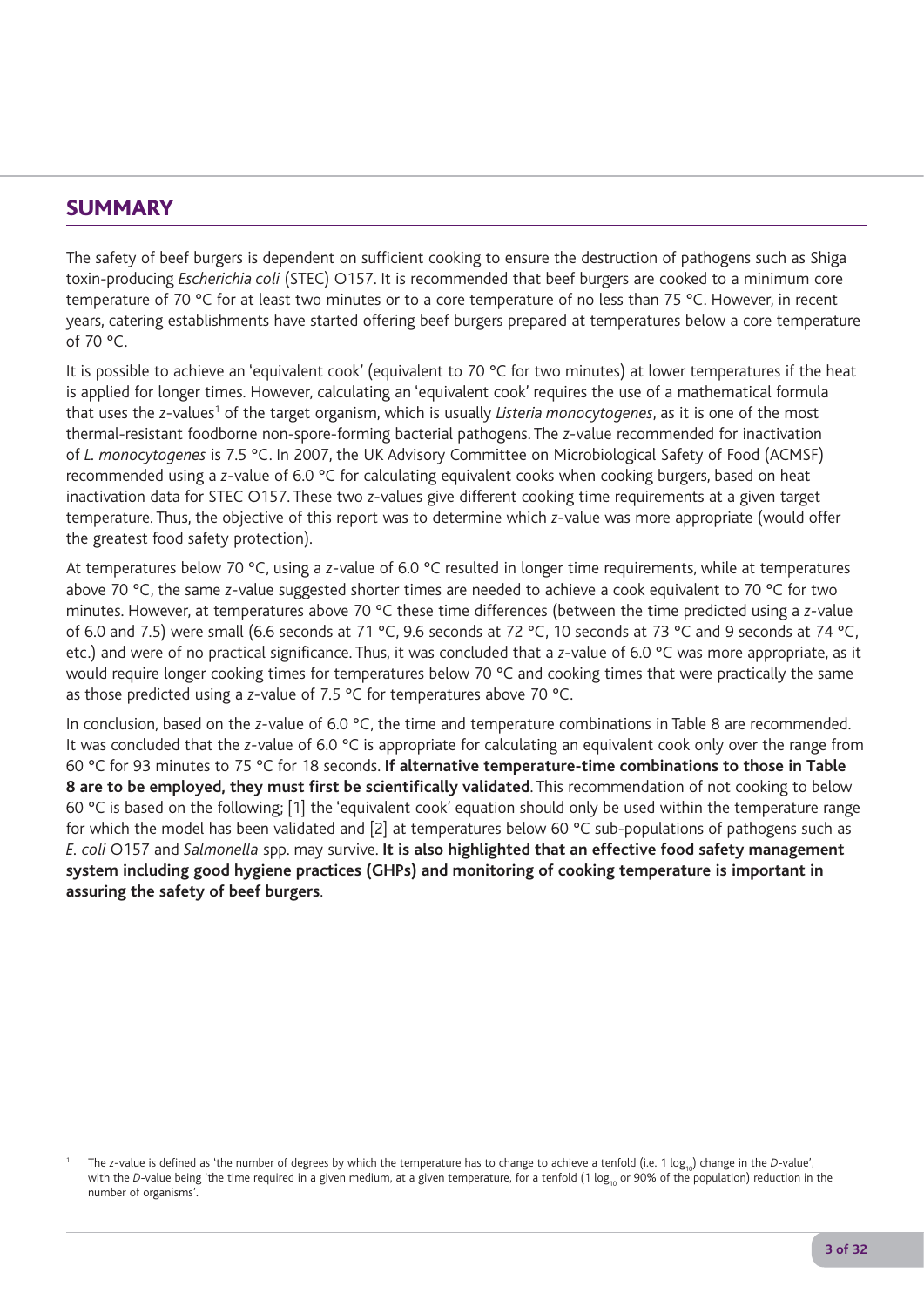An investigation of the most appropriate *z*-value to be used in calculating 'equivalent cooks' for beef burgers in food business establishments

## <span id="page-5-0"></span>CHAPTER 1. BACKGROUND

Beef burgers are considered to be a 'high risk' product because the meat raw materials may be contaminated with harmful bacteria such as *Salmonella* spp. or Shiga toxin-producing *Escherichia coli* (STEC), also known as verocytotoxigenic *E. coli* (VTEC). Moreover, during mincing and mixing of the meat preparation, pathogens located on the surface are often relocated to the centre of the product, the point which usually receives minimum heat treatment during cooking. Nonetheless, proper cooking to the core (or thickest part of the burgers) will ensure destruction of the pathogenic bacteria of concern. However, in recent years the trend in catering establishments has been to reduce the temperatures applied, as it is considered that lower cooking temperatures result in a better flavour and texture that reflects the preference of modern consumers. In 2016, a STEC O157 outbreak in Ireland was linked to a restaurant serving undercooked beef burgers. An Ipsos MRBI (2017) survey commissioned by *safe*food found that, in the Republic of Ireland (n=504), 65% of people questioned expressed a preference for well-done burgers when dining out, 13% for medium well, 5% for medium, 3% for medium rare and 0.4% for rare (13% of respondents said that they did not eat burgers). Within the Dublin region (n=142), 57% expressed a preference for well done, 18% for medium well, 7% for medium, 6% for medium rare and 0.69% for rare. Overall (n=504), 17% of respondents thought that rare burgers were safe to eat.

Although there are several pathogens which may be transmitted to humans through bovine meat, Shiga toxinproducing *E. coli* (STEC) and *Salmonella* spp. are considered to be high risk, based on the reported human incidence and the severity of the associated disease (EFSA, 2013). Both of these organisms are non-spore-forming bacteria and sensitive to thermal destruction during cooking. It has been demonstrated that a core temperature of 70 °C for two minutes or reaching a core temperature of 75 °C (26 seconds) is sufficient to ensure their destruction in beef burgers. This is based on a *D*-value (the time required for a tenfold reduction in bacterial numbers) of 20 seconds (0.33 minutes) at 70 °C for *Listeria monocytogenes* (FSAI Guidance Note No. 20, 2006) and thus a two-minute cook at this temperature will achieve a minimum 6 log<sub>10</sub> *L. monocytogenes* reduction.

Lower temperature-longer time or higher temperature-shorter time combinations would also achieve the same level of pathogen destruction and food safety assurance.

Such 'equivalent cooks' can be calculated using the formula:

 $\log D_{\tau} = \log D_{\text{ref}} + (\mathsf{T}_{\text{ref}} - \mathsf{T})/z$  (EFSA, 2015).

 $D_{_{\rm T}}$  = the required *D*-value (the time required for a tenfold reduction in numbers) at an alternative target temperature T (minutes)

 $D_{\text{ref}}$  = reference *D*-value (minutes)

 $T_{ref}$  = reference temperature (°C)

 $T =$  target temperature ( $^{\circ}C$ )

*z* = *z-*value (°C), the temperature change required for a tenfold change in the *D*-value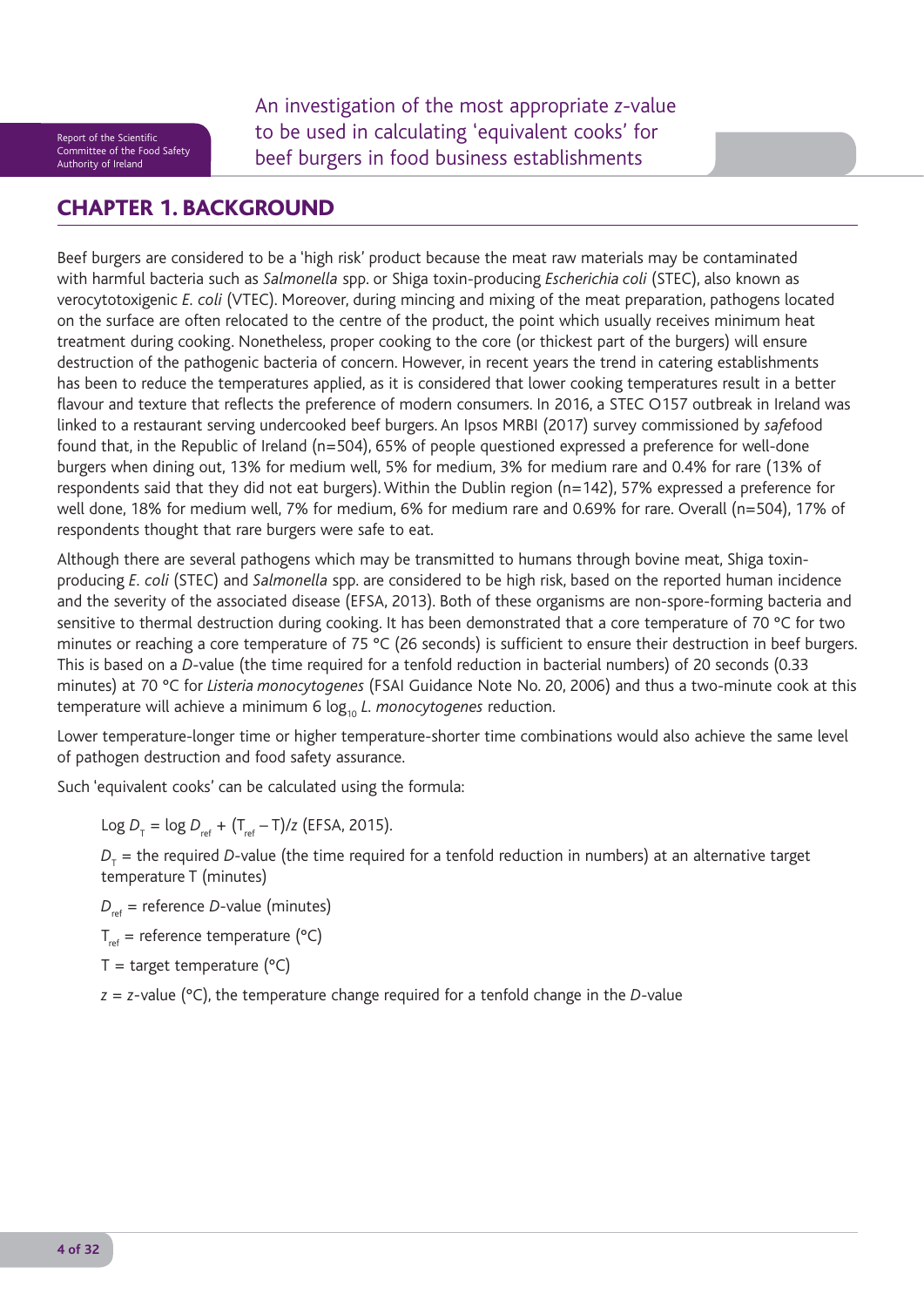For example, in the scenario where the alternative target cooking temperature is 75 °C, and the target log reduction is the same as that attained by cooking at 70 °C for two minutes (i.e. a minimum 6 log<sub>10</sub> reduction) at a *z*-value of 6.0 °C then the  $D_{\text{ref}}$  is two minutes, Tref is 70 °C, T is 75 °C and  $D_{\tau}$  is the unknown, and the equation becomes:

 $\text{Log } D_{\text{T}} = \text{log} (2) + (70 - 75)/6$  $Log D_{T} = -0.5323$ 

It follows that  $D_{_{\sf T}}$  = 0.293 minutes or 18 seconds. This formula requires use of the *z*-value of a suitable target organism. The *z-*value is defined as 'the number of degrees by which the temperature has to change to achieve a tenfold (i.e. 1 log<sub>10</sub>) change in the *D*-value' with the *D*-value being 'the time required in a given medium, at a given temperature, for a tenfold (1 log<sub>10</sub> or 90% of the population) reduction in the number of organisms'. In Ireland and many other countries, *Listeria monocytogenes* (with a *z-*value of 7.5 °C) has historically been taken as the target organism for cooking of beef burgers (as it is considered to be the most heat resistant of the vegetative foodborne bacteria (Mackey and Bratchell, 1989; Doyle *et al.*, 2000)) although STEC and *Salmonella* have been more associated with illness related to beef burgers. In 2007, the UK Advisory Committee on Microbiological Safety of Food (ACMSF) recommended using a *z-*value of 6.0 °C for calculating equivalent cooks when cooking burgers based on heat inactivation data for STEC O157. The *z-*values for *L. monocytogenes* and STEC O157 give different cooking time requirements at a given target temperature and there is an inconsistency in the 'equivalent' cooking times obtained at a given temperature depending on the *z-*value used. At temperatures below 70 °C, for example, using a *z-*value of 6.0 °C results in predicted longer cooking times than those obtained with 7.5 °C (Table 1).

#### Table 1 Equivalent heat treatments to achieve a 6 log<sub>10</sub> reduction in *L. monocytogenes* based on *z-*values of 6.0 °C (for *E. coli* O157, ACMSF (2007)) and 7.5 °C (for *L. monocytogenes*, FSAI Guidance Note No. 20 (2006))

| Temperature (°C) | <b>Time</b>         |                     |  |
|------------------|---------------------|---------------------|--|
|                  | $z$ -value = 6.0 °C | $z$ -value = 7.5 °C |  |
| $\vert$ 60       | 93 min              | 43.1 min            |  |
| 65               | 13.6 min            | 9.3 min             |  |
| 70               | 2 min               | 2 min               |  |
| 75               | 18 <sub>s</sub>     | 26s                 |  |
| 80               | 3 <sub>s</sub>      | 5.6s                |  |

The objective of this work was, therefore, to advise on the most appropriate *z-*value to use when calculating equivalent heat treatments to assure the microbiological food safety of beef burgers (Annex I). This brief only covered fresh or frozen burgers prepared from minced beef (100% beef) and excluded burgers prepared using other meat species. Meatballs and other products prepared from minced beef are also excluded.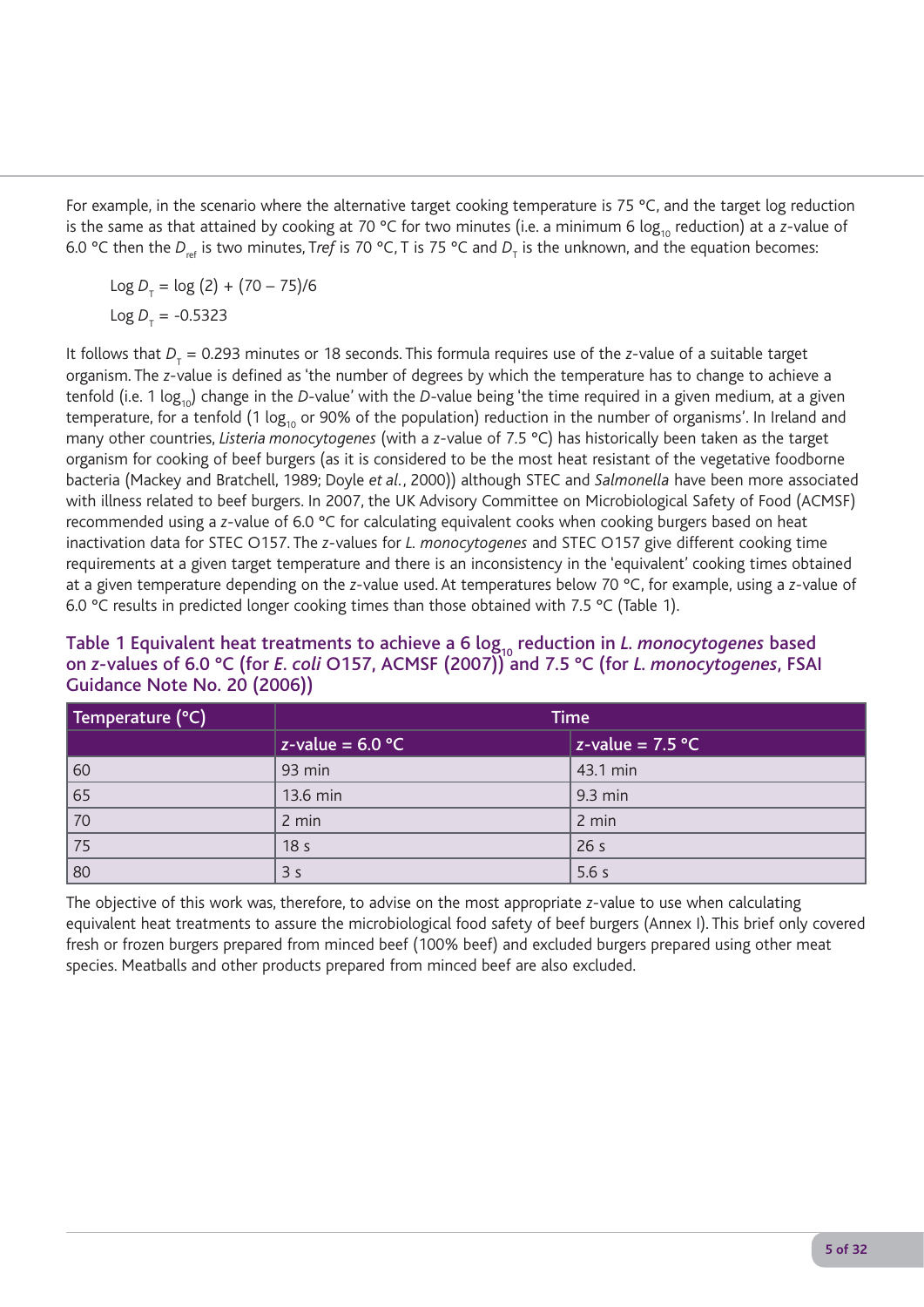<span id="page-7-0"></span>Report of the Scientific Committee of the Food Safety Authority of Ireland

An investigation of the most appropriate *z*-value to be used in calculating 'equivalent cooks' for beef burgers in food business establishments

## CHAPTER 2. FACTORS AFFECTING THE THERMAL RESISTANCE VALUES OBTAINED FOR *E. COLI* O157, *SALMONELLA* SPP.AND *L. MONOCYTOGENES*

### 2.1 *D*-values

Bacterial thermal resistance is dependent on a number of factors related to the organism (bacterial strain, vegetative cells versus spores, growth phase, culture history, previous exposure to a heat shock, etc.), the medium (fat content, a<sub>w</sub>, pH, additives such as salt and polyphosphates, etc.) and the heating method (heating rate, maximum temperature applied, heat distribution throughout the product, etc.) (Kaur *et al*. 1998; Jackson *et al*. 1996; Stringer *et al*. 2000; Passos and Kuaye, 2002). The culture media used (non-selective versus selective recovery medium) and the method of data modelling (log-linear model versus non-log-linear models) will also affect the values reported for the thermal inactivation parameters. Hence, the reported values used to characterise the thermal resistance of a given bacteria vary considerably depending on the experimental design.

This is seen in the examples of *D*-values at different temperatures and matrices for *E. coli* O157:H7, *Salmonella* spp. and *L. monocytogenes* presented in Tables 2, 3, and 4 respectively. For example, the  $D_{ss}$  values (*D*-value at 55 °C) for *E. coli* O157:H7 in different matrices range from 11.83 to 21.13 minutes (Table 2) and for *Salmonella* spp. from 3.4 to 13.07 minutes (Table 3) and for *L. monocytogenes* the  $D_{62.8}$  value can range from 0.6 minutes to 2.56 minutes (Table 4).

Of concern at the lower temperatures (i.e. 60 °C and below), is that sub-populations of pathogens such as *E. coli* O157 and *Salmonella* spp. may survive. When low inactivating temperatures are used, longer treatment times are required to achieve a target microbial inactivation level. Additionally, the longer the treatment time, the larger the probability of microbial adaptation to heat during the treatment and synthesis of heat shock proteins that will provide increased thermotolerance (Prokop and Humphrey, 1970; Cerf, 1977; Gould, 1989; Whiting, 1995; Juneja and Novak, 2005). In addition, a natural distribution of heat sensitivity within a microbial population (either genetic or physiological heterogeneity) can also occur (Gould, 1989; Stringer *et al*., 2000; Juneja and Novak, 2005). Both events are reflected in the microbial survival curves (Figure 2) as the 'tailing phenomenon',<sup>2</sup> meaning that a small fraction of the population would have a higher resistance to heat, i.e. low numbers of cells would survive longer than the predicted *D*-values. Several examples of the tailing phenomenon in *Salmonella* spp. and *E. coli* survival curves during heat exposure have been described in the literature (Blackburn *et al*., 1997; Humpheson *et al*., 1998; Lianou and Koutsoumanis, 2013; Trevisani *et al*., 2014). For instance, Humpheson *et al*. (1998) reported that the decimal reduction time at 60 °C (D<sub>cc</sub>) of the tail sub-population of *Salmonella enteritidis* PT4 was more than four times that of the majority population.

<sup>2</sup> Deviations from linearity have been described in the survival curves of some organisms when exposed to heat. Phenomena such as tails and shoulders can occur and those are reflected as concave upwards and downwards profiles, respectively, in the survival curves (i.e. non-log-linear curves). The traditional log-linear model used to calculate the  $D_{_{\sf T}}$  value is therefore not appropriate in these cases. Other non-linear models can be used and an approximation of the  $D_{\tau}$  value can be calculated.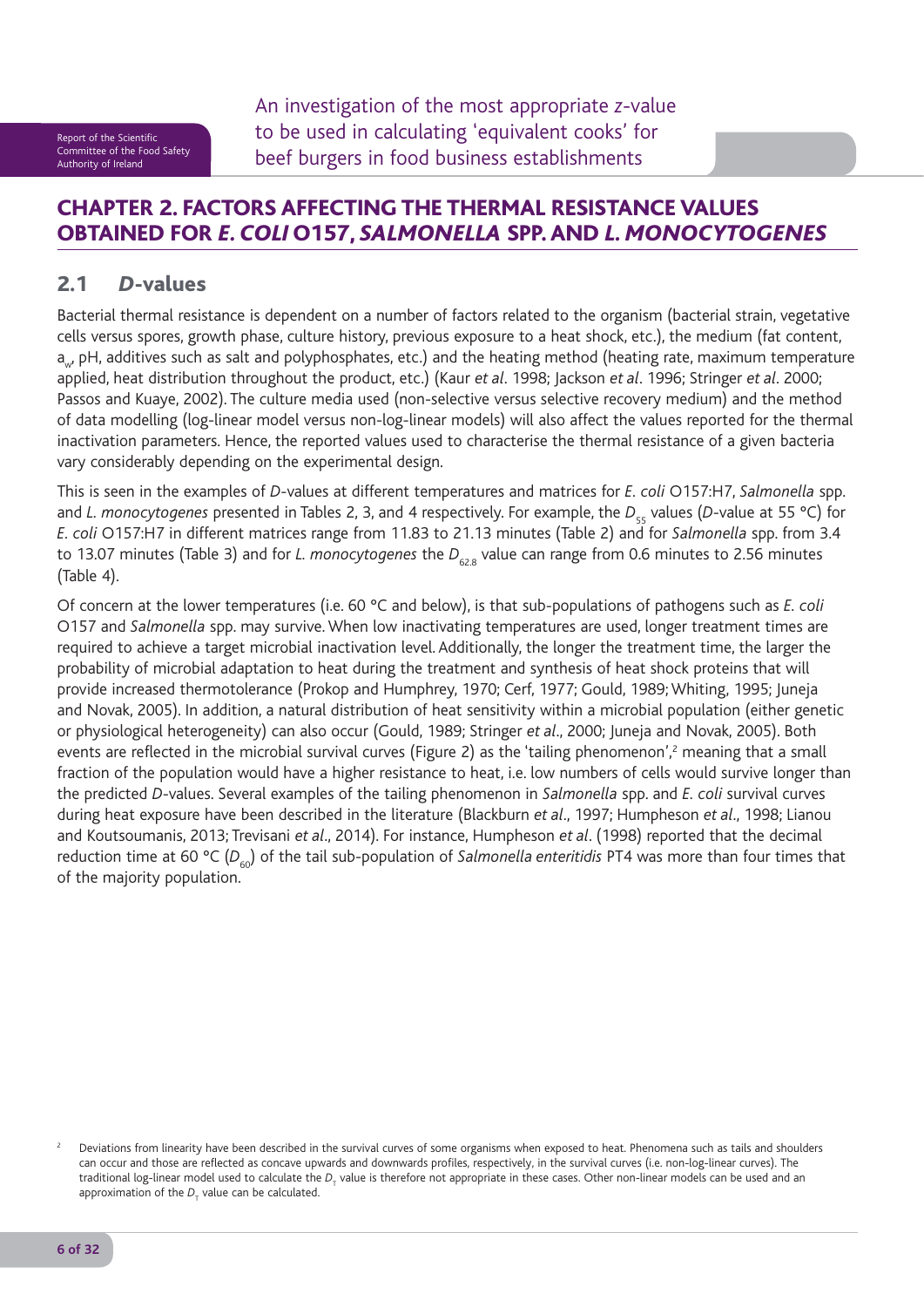| Matrix/Other<br>relevant information | Temperature<br>(C) | D-value<br>(minutes) |
|--------------------------------------|--------------------|----------------------|
| Ground (minced) beef                 | 55                 | 21.13                |
|                                      | 57.5               | 4.95                 |
|                                      | 60                 | 3.17                 |
|                                      | 62.5               | 0.93                 |
|                                      | 65                 | 0.39                 |
| Ground chicken                       | 55                 | 11.83                |
|                                      | 57.5               | 3.79                 |
|                                      | 60                 | 1.63                 |
|                                      | 62.5               | 0.82                 |
|                                      | 65                 | 0.36                 |

#### Table 2 Examples of reported *D-*values for *E. coli* O157:H7

References: Juneja *et al*., 1997; Stringer *et al*., 2000; Smith *et al*., 2001; Huang, 2004; Yuk and Marshall, 2003.

#### Table 3 Examples of reported *D-*values for *Salmonella* spp.

|                   | <b>Matrix</b> | D-value (minutes) |                          |                   |                   |
|-------------------|---------------|-------------------|--------------------------|-------------------|-------------------|
|                   |               | D <sub>55</sub>   | $D_{60}$                 | $D_{65}$          | $D_{70}$          |
| S. Montevideo     | <b>BPW</b>    | 3.80              | 0.43                     | 0.08              | 0.02              |
| S. Typhimurium    |               | 3.40              | 0.22                     | 0.10              | 0.02              |
| S. Anatum         |               | 3.72              | 0.32                     | 0.10              | 0.03              |
| S. Muenster       |               | 3.60              | 0.40                     | 0.10              | 0.02              |
| S. Newport        |               | 4.48              | 0.28                     | 0.08              | 0.02              |
| S. Mbandaka       |               | 4.20              | 0.42                     | 0.08              | 0.02              |
| S. Dublin         |               | 3.93              | 0.48                     | 0.08              | 0.02              |
| S. Reading        |               | 3.98              | 0.27                     | 0.08              | 0.02              |
| S. Agona          |               | 13.07             | 2.47                     | 0.33              | 0.13              |
| S. Give           |               | 4.43              | 0.27                     | 0.08              | 0.03              |
|                   |               | $D_{_{58}}$       | $D_{60}$                 | $D_{62.5}$        | $D_{65}$          |
| 8 strain cocktail | <b>Beef</b>   | 8.65-8.85         | $5.26 - 5.48$            | $1.47 - 1.50$     | $0.53 - 0.67$     |
|                   | Pork          | $6.37 - 6.68$     | $6.6 - 6.65$             | $1.57 - 1.62$     | $0.73 - 0.87$     |
|                   | Turkey        | $7.19 - 7.42$     | 4.82                     | 1.51              | $0.73 - 0.80$     |
|                   | Chicken       | 7.07-7.08         | $5.19 - 5.20$            | $1.35 - 1.36$     | $0.45 - 0.59$     |
| S. Montevideo     | Chicken       | $1.75 - 2.16$     | $\qquad \qquad -$        |                   | $\qquad \qquad -$ |
| S. Typhimurium    |               | $1.41 - 1.54$     | $\overline{\phantom{m}}$ | $\qquad \qquad -$ | $\qquad \qquad -$ |
| S. Kentucky       |               | $1.62 - 1.82$     | $\qquad \qquad -$        |                   |                   |
| S. Saint-Paul     |               | $1.67 - 1.94$     | $\overline{\phantom{m}}$ |                   | $\qquad \qquad -$ |

References: Juneja *et al.*, 2001; Smith *et al.*, 2001; Huang, 2004; Stopforth *et al.*, 2008. BPW: Buffered Peptone Water.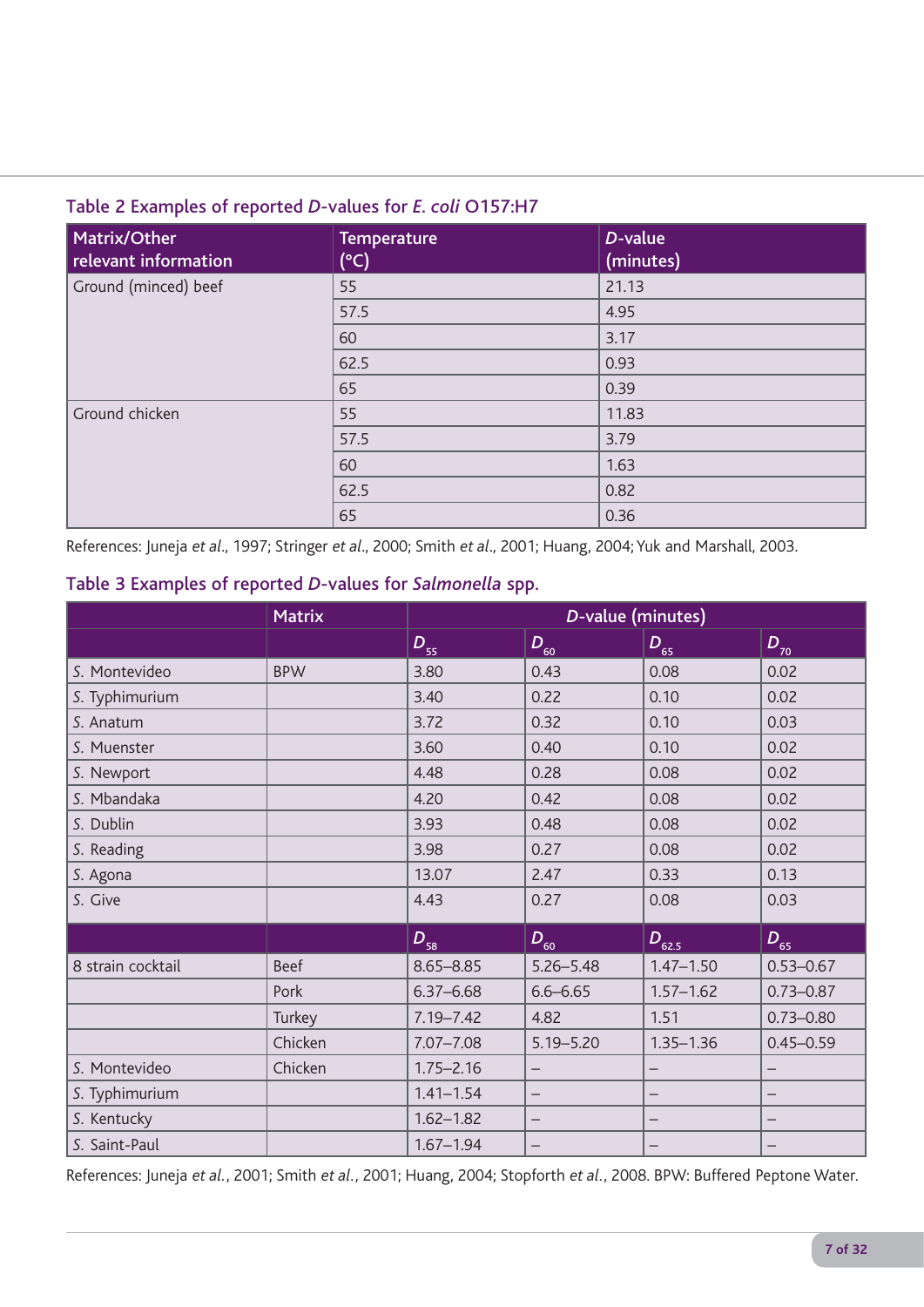Report of the Scientific Committee of the Food Safety Authority of Ireland

An investigation of the most appropriate *z*-value to be used in calculating 'equivalent cooks' for beef burgers in food business establishments

| Table 4 Examples of reported D-values for Listeria monocytogenes |  |  |  |  |
|------------------------------------------------------------------|--|--|--|--|
|------------------------------------------------------------------|--|--|--|--|

| <b>Matrix</b>                                   | <b>Strain</b>                           | <b>Temperature</b><br>(°C) | D-value<br>(minutes) |
|-------------------------------------------------|-----------------------------------------|----------------------------|----------------------|
| Ground beef - 34% fat                           | 6 strain cocktail                       | 57.5                       | 11.28                |
| Ground beef - 34% fat                           | 6 strain cocktail                       | 60                         | 3.91                 |
| Ground beef - 34% fat                           | 6 strain cocktail                       | 62.5                       | 2.40                 |
| Ground beef - 34% fat                           | 6 strain cocktail                       | 65                         | 1.41                 |
| Ground beef - 34% fat                           | 6 strain cocktail                       | 70                         | 0.063                |
| Lean ground beef                                | Scott A                                 | 57.2                       | 2.6                  |
| Lean ground beef                                | Scott A                                 | 62.8                       | 0.6                  |
| Fatty ground beef                               | Scott A                                 | 62.8                       | 1.2                  |
| Ground beef - 10% fat                           | 5 strain cocktail                       | 62.8                       | 2.56                 |
| Physiological saline                            | <b>SLU 10</b>                           | 62                         | 0.42                 |
| Ground beef - 75% lean +<br>2.4% sodium lactate | 5 strain cocktail                       | 65                         | 1.78                 |
| Ground beef - 75% lean +<br>4.8% sodium lactate | 5 strain cocktail                       | 65                         | 2.23                 |
| <b>TSBYE</b>                                    | Scott $A - Log$ phase of<br>growth      | 56                         | 1.0                  |
| <b>TSBYE</b>                                    | Scott A - Stationary phase<br>of growth | 56                         | 8.6                  |
| <b>TSBYE</b>                                    | Scott A - Starved cells                 | 56                         | 13.6                 |

References: Fain *et al.*, 1991; Sörqvist *et al.*, 1993; Lou and Yousef, 1996; Juneja, 2003; Murphy *et al.*, 2004. TSBYE: Tryptone Soya Broth plus Yeast Extract.

#### 2.2 *z-*values

The *z-*values for *E. coli* O157, *Salmonella* spp. and *L. monocytogenes* in different matrices from a selection of peerreviewed publications are listed in Tables 5, 6 and 7, respectively. These range from 3.6 to 6.79 °C for *E. coli* O157 (Juneja *et al*., 1997; Stringer *et al*., 2000; Smith *et al*., 2001; Huang, 2004) and from 3.9 to 7.4 °C for *Salmonella* spp. (Juneja *et al*., 2001; Smith *et al*., 2001; Huang, 2004; Stopforth *et al*., 2008) and from 3.9 to 13.2 °C for *L. monocytogenes* in tryptone soya broth and fatty ground (minced) beef, respectively (Golden *et al*., 1988; Fain *et al*., 1991). The *z-*values reported for *L. monocytogenes* range from 3.9 to 13.2 °C.

In Ireland and many other countries, the *z-*value of 7.5 °C has been used for calculating different pasteurisation process times/temperature combinations based on the target organism *L. monocytogenes*. In 2007, the UK ACMSF recommended using a *z-*value of 6.0 °C for calculating equivalent cooks when cooking burgers. This was based on modelling of heat inactivation data<sup>3</sup> (n=234) for STEC O157:H7.

<sup>3</sup> To obtain a suitable overview of the available information about the heat resistance characteristics of *E. coli* O157:H7, *D*-values (n=234) were collected from the literature in the temperature range 50 °C to 70 °C. The resulting data set includes the following information (when available): strain(s) used, source of isolation, heating medium, heating temperature (°C), *D*-value (min), log *D*-value, *z-*value (°C), growth conditions, additional chemicals added to heating media/sample, and recovery medium. All the thermal inactivation studies used the *E. coli* serotype of interest (i.e. O157:H7), frequently with various other strains combined in a cocktail before inoculation.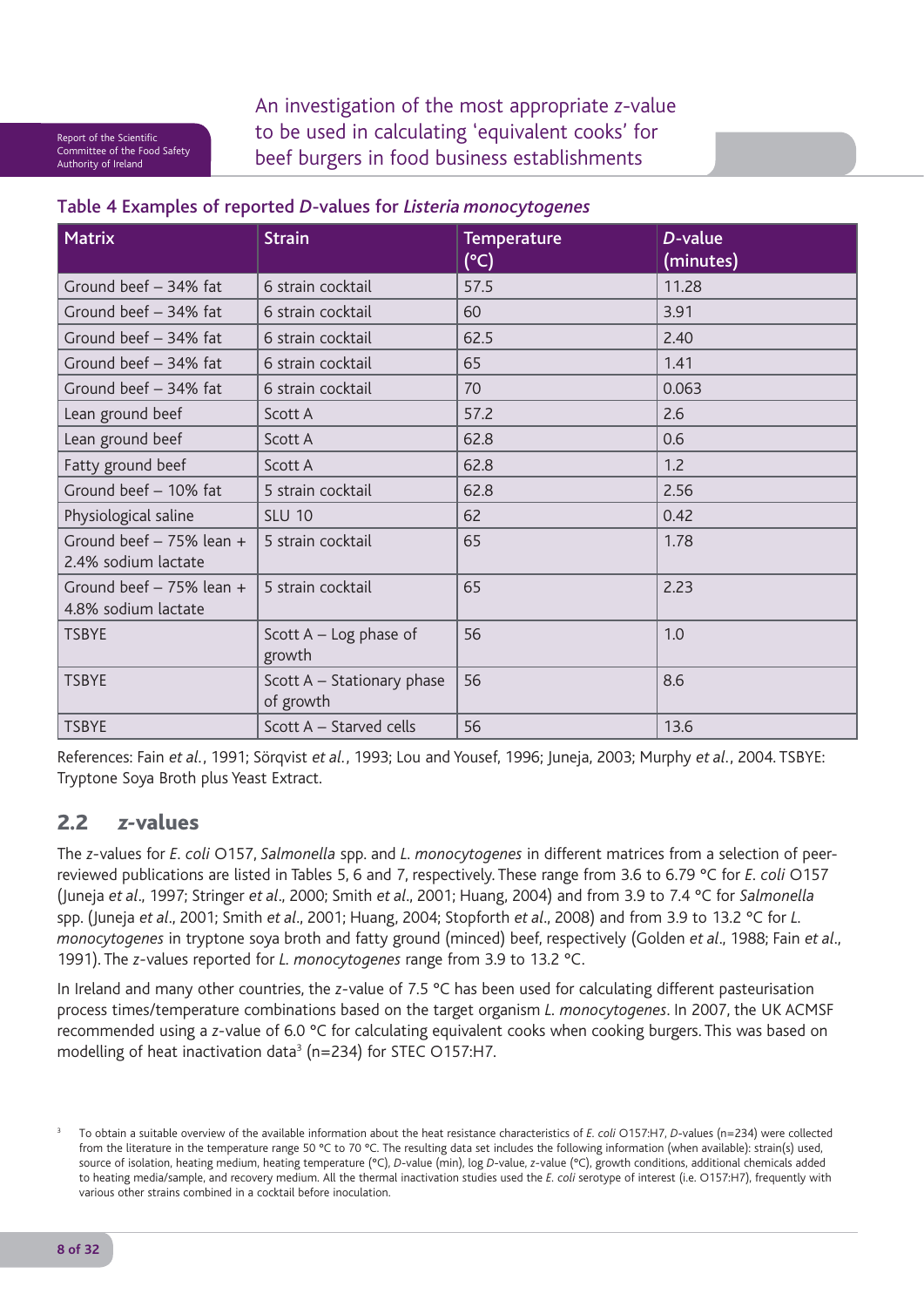| <b>Organism</b> | <b>Matrix</b>     | $z$ -value $(°C)$ |
|-----------------|-------------------|-------------------|
| E. coli O157:H7 | Ground beef       | 4.94-5.98         |
| E. coli O157:H7 | Ground chicken    | $5.78 - 6.79$     |
| E. coli O157:H7 | Ground beef       | 3.79              |
| E. coli O157:H8 | Ground beef       | 3.60              |
| E. coli O157:H7 | Broth and buffers | 5.5               |
| E. coli O157:H7 | Apple juice       | 4.8               |
| E. coli O157:H7 | All meat          | 4.8               |
| E. coli O157:H7 | Poultry meat      | 5.1               |
| E. coli O157:H7 | Red meat          | 4.6               |
| E. coli O157:H7 | All menstrua      | 4.9               |

## Table 5 Examples of reported *z-*values for *Escherichia coli* O157

References: Juneja *et al*., 1997; Stringer *et al*., 2000; Smith *et al*., 2001; Huang, 2004.

#### Table 6 Examples of reported *z-*values for *Salmonella* spp.

| <b>Organism</b>            | <b>Matrix</b>          | $z$ -value ( $^{\circ}$ C) |
|----------------------------|------------------------|----------------------------|
| S. Montevideo              | Buffered peptone water | 6.6                        |
| S. Typhimurium             | Buffered peptone water | 7.0                        |
| S. Anatum                  | Buffered peptone water | 7.4                        |
| S. Muenster                | Buffered peptone water | 6.2                        |
| S. Newport                 | Buffered peptone water | 6.4                        |
| S. Mbandaka                | Buffered peptone water | 6.6                        |
| S. Dublin                  | Buffered peptone water | 6.4                        |
| S. Reading                 | Buffered peptone water | 6.9                        |
| S. Agona                   | Buffered peptone water | 7.4                        |
| S. Give                    | Buffered peptone water | 7.2                        |
| S. Thompson                | Chicken broth          | $6.41 - 6.44$              |
| S. Enteritidis PT13A       | Chicken broth          | 5.86-6.03                  |
| S. Enteritidis PT4         | Chicken broth          | $6.43 - 6.46$              |
| S. Typhimurium             | Chicken broth          | $5.53 - 5.8$               |
| S. Hadar                   | Chicken broth          | $6.56 - 7.0$               |
| S. Copenhagen              | Chicken broth          | $5.91 - 5.97$              |
| S. Montevideo              | Chicken broth          | $5.77 - 5.85$              |
| S. Heidelberg              | Chicken broth          | $6.1 - 6.11$               |
| S. Senftenberg             | Ground beef            | 4.51                       |
| S. Typhimurium DT104-10127 | Ground beef            | $4.28 - 5.07$              |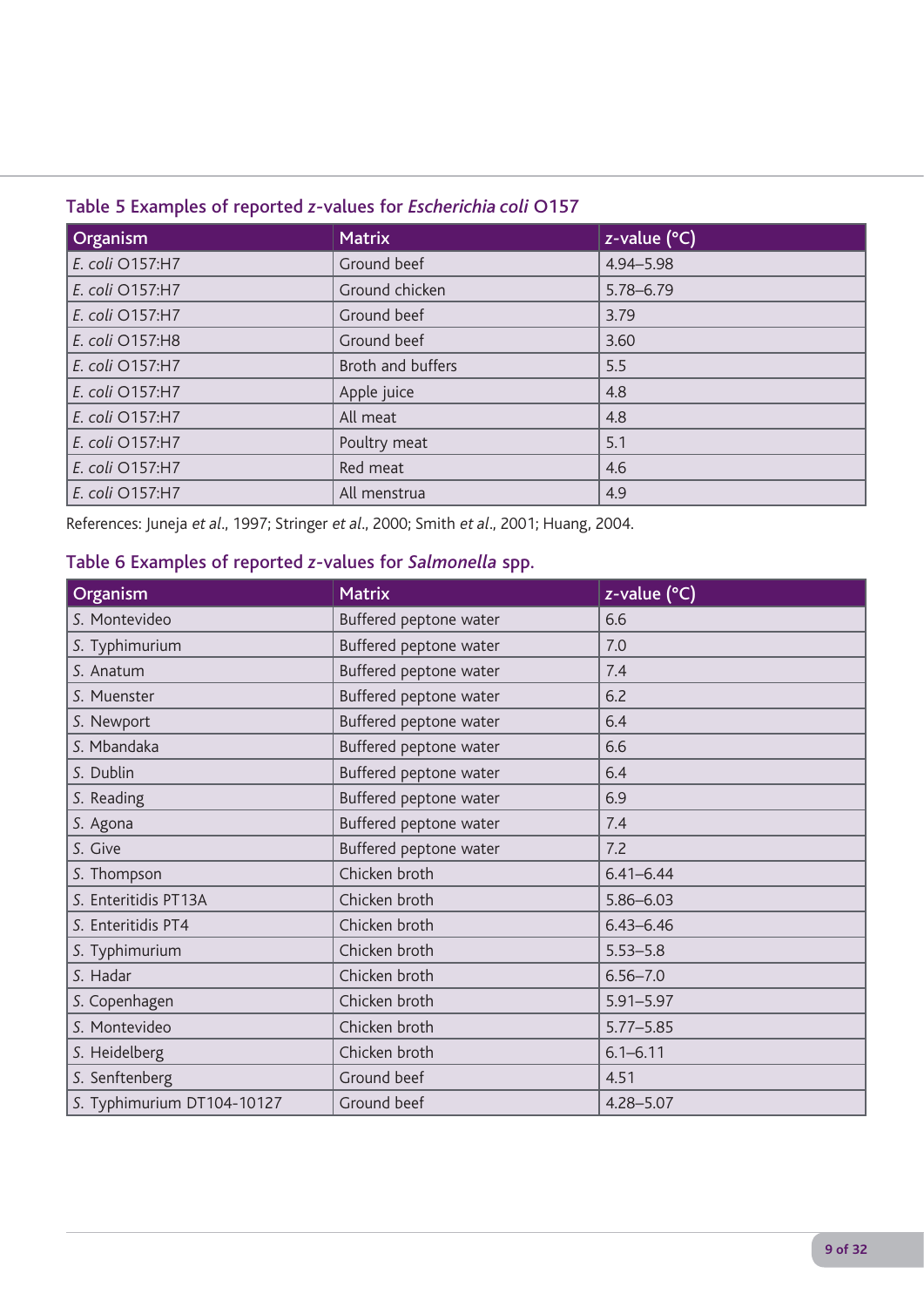Report of the Scientific Committee of the Food Safety Authority of Ireland

An investigation of the most appropriate *z*-value to be used in calculating 'equivalent cooks' for beef burgers in food business establishments

| Organism                   | <b>Matrix</b> | $z$ -value ( $°C$ ) |
|----------------------------|---------------|---------------------|
| S. Typhimurium DT104-10601 | Ground beef   | 4.13                |
| S. Typhimurium DT104-01071 | Ground beef   | 4.77                |
| Salmonella cocktail        | Ground beef   | $3.9 - 4.29$        |
| S. Heidelberg              | Ground beef   | 7.06                |

References: Juneja *et al*., 2001; Smith *et al*., 2001; Huang, 2004; Stopforth *et al*., 2008.

#### Table 7 Examples of reported *z-*values for *Listeria monocytogenes*

| <b>Strain</b>      | <b>Matrix</b>         | $z$ -value ( $°C$ ) |
|--------------------|-----------------------|---------------------|
| 6 strain cocktail  | Ground beef - 34% fat | 6.0                 |
| Scott A            | Lean ground beef      | 9.3                 |
| Scott A            | Lean ground beef      | 9.8                 |
| Scott A            | Fatty ground beef     | 11.4                |
| Scott A            | Fatty ground beef     | 13.2                |
| 5 strain cocktail  | Ground beef - 10% fat | 7.9                 |
| 5 strain cocktail  | Ground beef - 10% fat | 7.5                 |
| Scott A            | Tryptone soya broth   | 5.6                 |
| DA <sub>3</sub>    | Tryptone soya broth   | 3.9                 |
| LCDC <sub>81</sub> | Phosphate buffer      | 6.0                 |
| Scott A            | Phosphate buffer      | 5.9                 |
| F5069              | Phosphate buffer      | 6.6                 |
| <b>SLU 10</b>      | Physiological saline  | 5.6                 |
| SA                 | Tryptone soya broth   | 7.3                 |
| 1151               | Tryptone soya broth   | 7.1                 |

References: Golden *et al*., 1988; Fain *et al*., 1991; Schoeni *et al*., 1991; Sörqvist, 1993; Casadei *et al*., 1998; Murphy *et al*., 2004.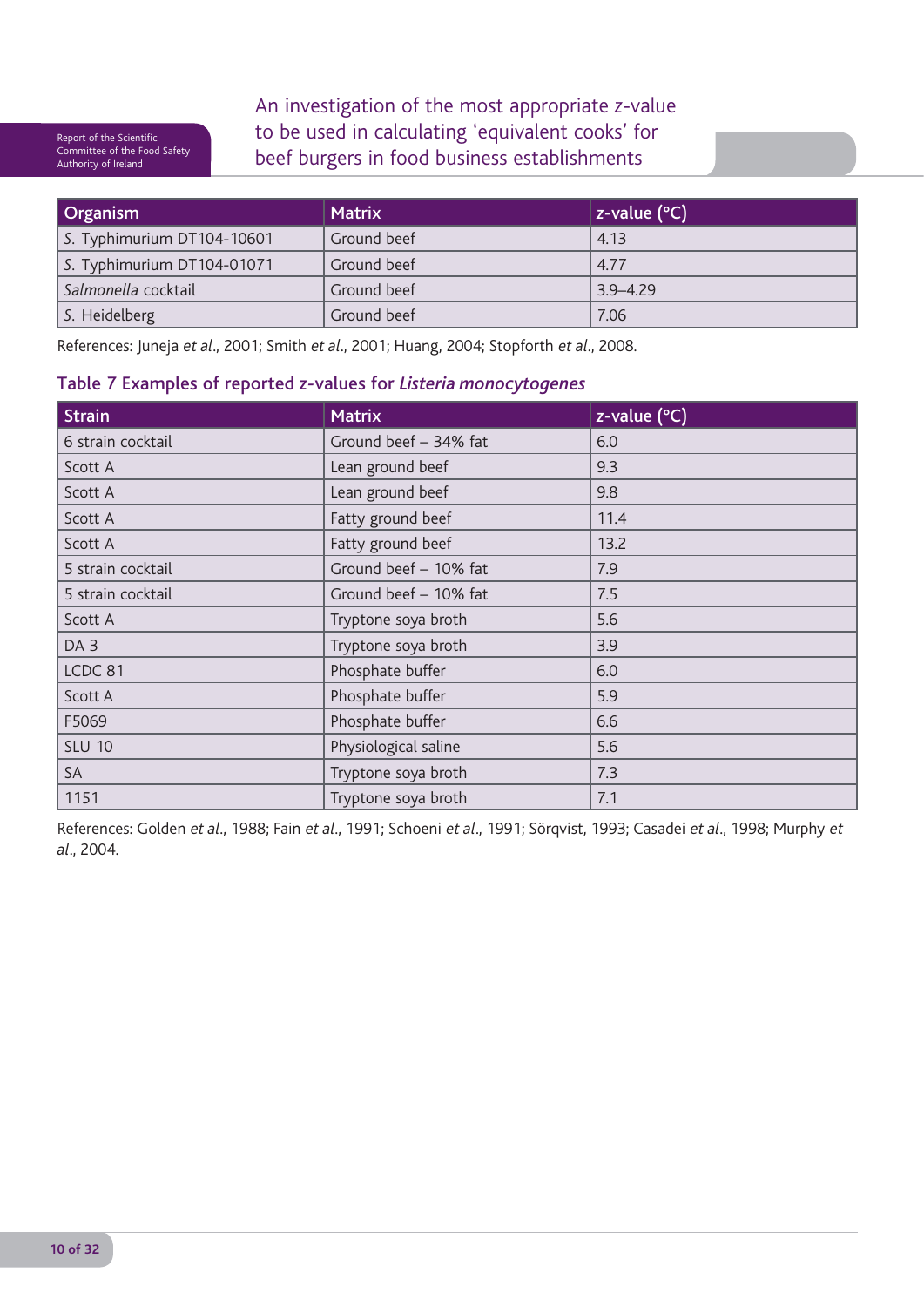## <span id="page-12-0"></span>CHAPTER 3. MICROBIAL CONTAMINATION RISKS OF BEEF BURGERS

Muscle tissue is essentially sterile in the living animal. During normal post-slaughter butchering, the newly exposed muscle tissue surfaces become contaminated with microorganisms present in the slaughtering and processing environment, including bacteria which are present on the hides or in the intestines of the animals. The main pathogens of concern in beef and beef burgers are STEC and *Salmonella* spp. In the case of STEC, most of the thermal inactivation data are available for *E. coli* O157. However, from the limited studies on non-O157 STEC (Vasan *et al*., 2013; Luchansky *et al*., 2014) they reportedly have similar resistances to heat as O157 and therefore any thermal treatment killing of the latter is expected to ensure the destruction of all STEC.

After 24–48 hours chilling, beef carcasses are typically cut into primals, vacuum packaged and stored for up to six weeks at 0 to 2 °C. Although not commonly practised in Ireland, the more expensive beef cuts may be dry aged by being hung or stored on racks for several weeks unpackaged or in a moisture-permeable packaging dry bag. The primals are then cut into retail cuts and sold to consumers in retail shops. Bacteria such as *E. coli* O157 and *Salmonella* spp. survive during all of these processes, including dry ageing, and may multiply if chilled conditions are not maintained.

Anatomically intact meat cuts have a low likelihood of problematic bacterial loads anywhere other than their surface. Beef burgers are made from re-formed comminuted (minced and mixed) meat. Various meat cuts and/or beef trim are minced or chopped into relatively small pieces and reformed into a meat patty. Comminution creates a much larger surface area with resultant larger contamination potential per mass of meat, and the reformation into a patty internalises those potentially contaminated surfaces away from the external aspects of the reformed patty. Therefore, in the case of beef burgers, and all reformed comminuted meat products, there is a particular food safety risk of pathogenic bacteria being present within the internal structures of the food product, which does not exist for anatomically intact meat cuts.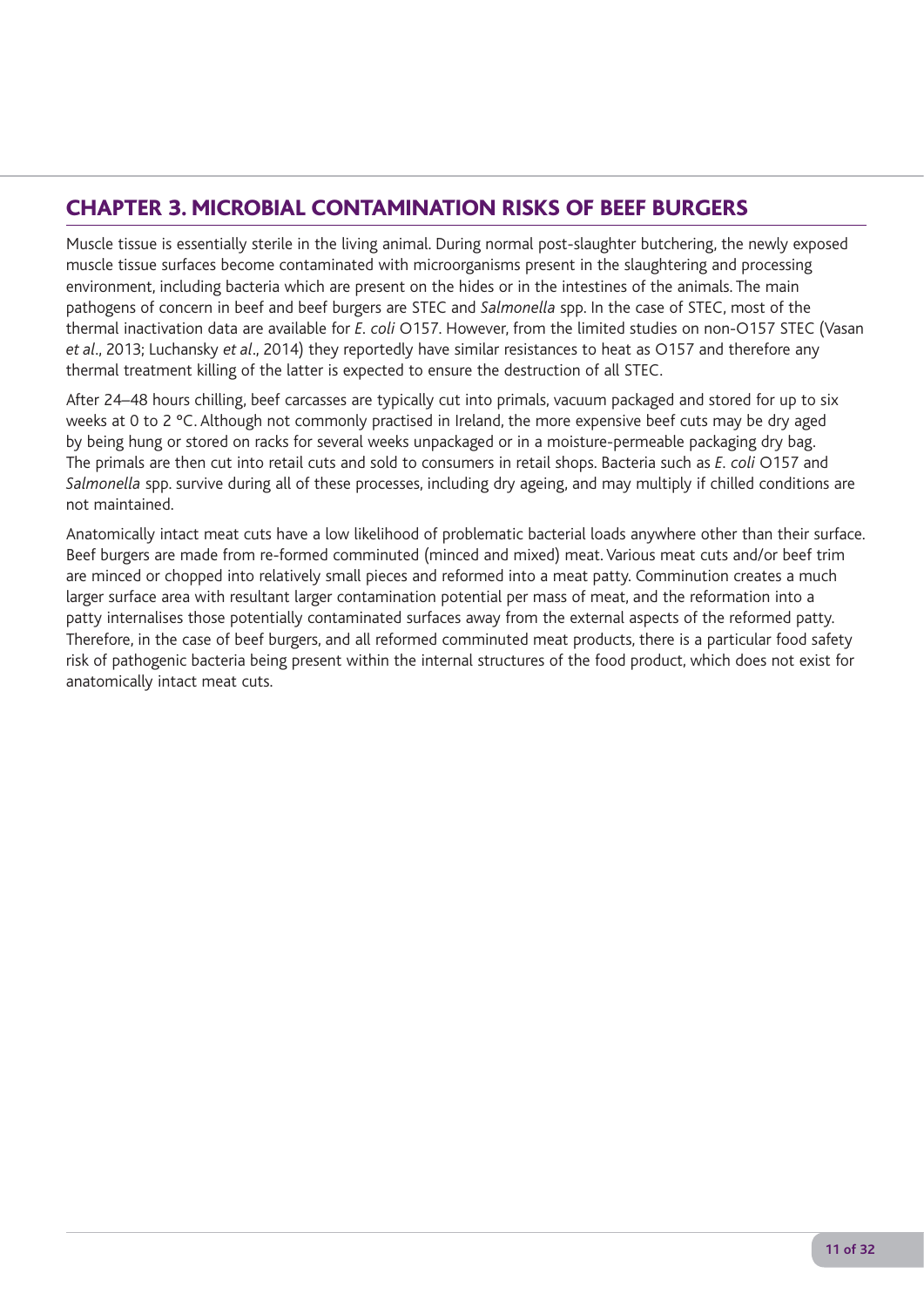<span id="page-13-0"></span>Report of the Scientific Committee of the Food Safety Authority of Ireland

An investigation of the most appropriate *z*-value to be used in calculating 'equivalent cooks' for beef burgers in food business establishments

## CHAPTER 4. PREVALENCE OF *E. COLI* O157 AND *SALMONELLA* SPP. IN RAW BEEF AND BEEF BURGERS

In Ireland, the Food Safety Authority of Ireland (FSAI) survey of STEC and *Salmonella* spp. in raw minced beef and beef burgers from retail and catering outlets in 2011 suggested that 0.1%, 0.2% and 2.5% were contaminated with *Salmonella* spp., *E. coli* O157 and non-O157 STEC, respectively (FSAI, 2013). A study by Cagney *et al*. (2004) found that 2.8% of minced beef/beef burgers in Irish supermarkets and butcher shops were contaminated with *E. coli* O157, with counts ranging from 0.52 to 4.03  $log_{10}$  CFU/g. Interestingly, of the products containing the pathogen, the highest prevalence (4.46%) was found in fresh packaged burgers purchased from supermarkets. More recent investigations have reported that 3% and 29% of minced beef samples in Ireland are contaminated with *Salmonella* spp. and *L. monocytogenes*, respectively (Khen *et al*., 2014; Khen *et al*., 2015).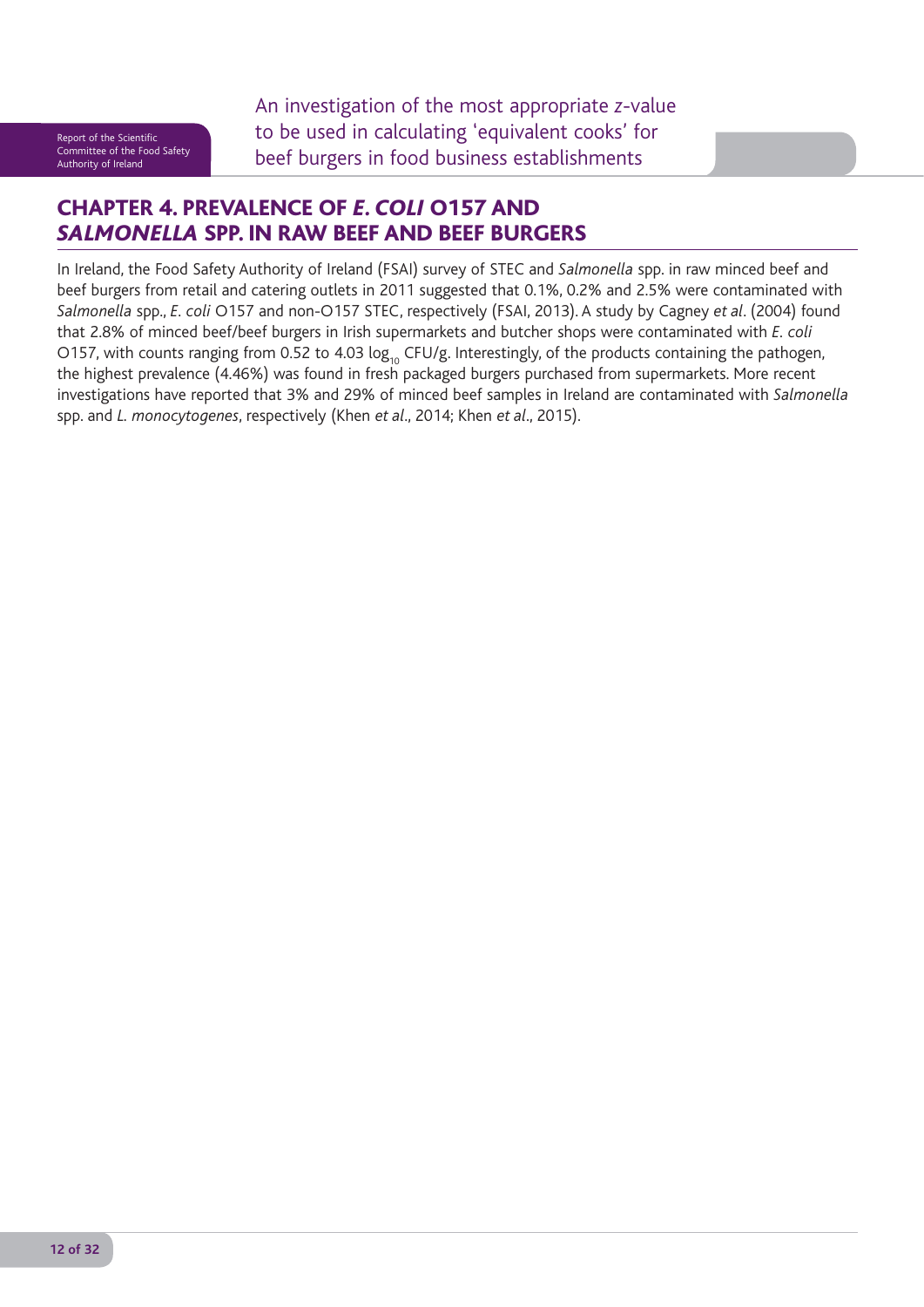## <span id="page-14-0"></span>CHAPTER 5. OUTBREAKS ASSOCIATED WITH BEEF BURGERS

There have been many outbreaks associated with beef burgers. Indeed, as the majority of foodborne outbreaks caused by *E. coli* O157:H7 were initially associated with minced beef, this organism was nicknamed the 'burger bug'. In the majority of cases, insufficient cooking was a contributing factor to the outbreak (Whelan *et al*., 2010; Soborg *et al*., 2013).

In 2016, an Irish STEC O157 outbreak involving 11 cases was linked to a restaurant serving undercooked beef burgers. In England, a cluster of beef burger-associated *E. coli* O157 cases occurred in May and June in 1992, while the following year an outbreak of *E. coli* O157 involving eight people occurred in Wales (Wall *et al*., 1996; Chapman, 2000).

A number of other European outbreaks related to beef or beef products have previously been reported. In 2005, a Danish outbreak of 22 cases of *S.* Typhimurium DT104 was linked to carpaccio made from contaminated raw beef imported from Italy (Ethelberg, 2005). Two years later, beef sausage was linked to 20 cases of STEC O26:H11 in Denmark (Ethelberg *et al*., 2007). A 2005 Norwegian outbreak involving four cases of *S.* Typhimurium DT104 was caused by contaminated minced beef imported from Poland. Three of the patients reported tasting raw meat before becoming ill. Proper cooking among others who bought the contaminated meat inactivated the pathogen, preventing a larger outbreak (Isakbaeva *et al*., 2005). In 2010, there was an outbreak in France of 554 clinical cases of *S.* Typhimurium in four schools caused by contaminated beef burgers. Thirty-one people were hospitalised for more than 24 hours and it was one of the largest *S.* Typhimurium foodborne outbreaks recorded in France. While the cooked status of the burgers could not be assessed, the study suggests that the differences in attack rates between schools and age groups may be due to differences in cooking practices and length of cooking times (Raguenaud *et al*., 2012). In 2006, an outbreak of seven cases of haemolytic-uremic syndrome (HUS) caused by enterohaemorrhagic *E. coli* was linked to contaminated minced meat (Schimmer *et al*., 2006). In December 2015, a *Salmonella* enterica serotype *Enteritidis* outbreak in France in which five children became ill was associated with the consumption of beef burgers from Poland.

The European Food Safety Authority (EFSA) and the European Centre for Disease Prevention and Control (ECDC) have regularly identified outbreaks linked to beef or beef products within Europe. In 2011, the EFSA and the ECDC reported that 1.9% of all European strong evidence outbreaks (n=701) were linked to bovine meat and its products (EFSA and ECDC, 2013). In 2012, out of 12 total *E. coli* (11 STEC + 1 *E. coli* positive for heat-labile enterotoxin genes) strong evidence outbreaks, six were associated with bovine meat, making it the most common food vehicle for this pathogen. For *Salmonella*, 2.8% (n=8) of all strong evidence outbreaks (n=283) were associated with bovine meat (EFSA and ECDC, 2014). Similarly, in 2013, bovine meat was again identified as the most common vehicle of transmission for STEC, being responsible for 4 out of 10 strong evidence outbreaks (EFSA and ECDC, 2015).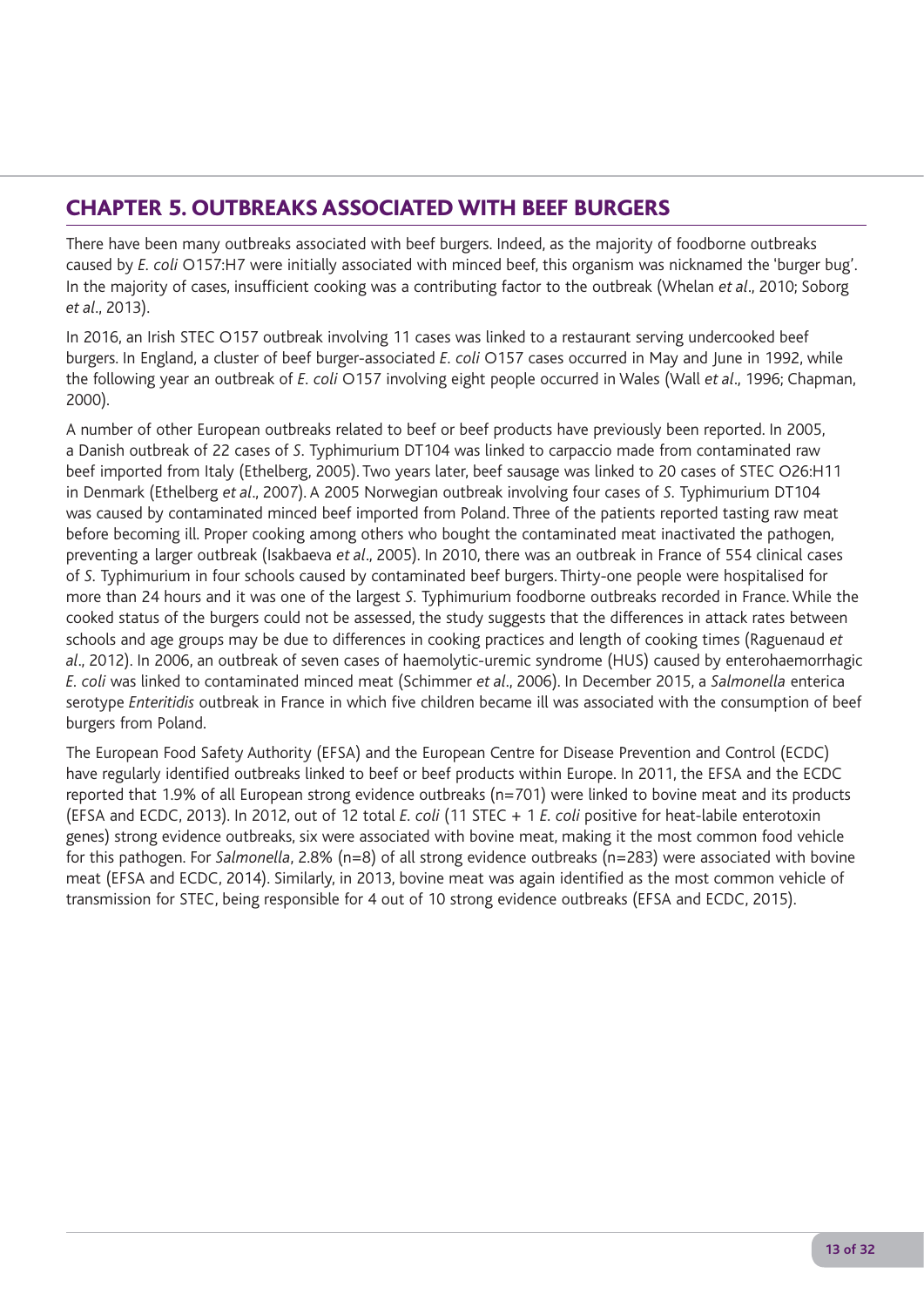#### Report of the Scientific Committee of the Food Safety Authority of Ireland

An investigation of the most appropriate *z*-value to be used in calculating 'equivalent cooks' for beef burgers in food business establishments

In the USA, between 2006 and 2016, the Centers for Disease Control and Prevention (CDC) investigated and reported 28 multi-state outbreaks of STEC illness. In six of the reported outbreaks, minced beef was among the products involved. Additional outbreaks involved meat products other than minced beef, raw leafy vegetables, sprouted seeds and cheese. All of the minced beef outbreaks were caused by *E. coli* O157:H7 whereas the non-minced beef outbreaks were caused by a variety of *E. coli* serotypes (O157:H7, O121, O26 and O145). In the minced beef-related outbreaks a total of 161 cases were identified (ranging from 11 to 49 cases). There were 105 patient hospitalisations, 11 of whom developed HUS, and two deaths were recorded. In a 2014 outbreak, some of the affected minced beef was used to prepare burgers in a restaurant which had a policy of cooking burgers to a temperature of 145 °F (62.8 °C), which is below the CDC guidance temperature of 160 °F (71 °C) by 15 °F and making a feature of it. In each of the minced beef-based outbreaks there were product recalls. Some of the product recalls affected enormous quantities of product. For example, an outbreak in 2008 resulted in 5.3 million pounds (2.4 million kg) of product being recalled. In 2014, another company recalled 1.8 million pounds (0.8 million kg) of meat contaminated with *E. coli* O157:H7.

Other bacterial pathogens have also caused beef burger-associated outbreaks. For example, the CDC has selectively documented 53 multi-state *Salmonella* outbreaks in recent years with two of these being associated with minced beef. There were 11 cases, 7 hospitalised but no deaths. A 2011 minced beef-associated outbreak was also caused by a *S.* Typhimurium strain which was multidrug resistant. There were 20 cases, of whom 8 were hospitalised, but no deaths were recorded.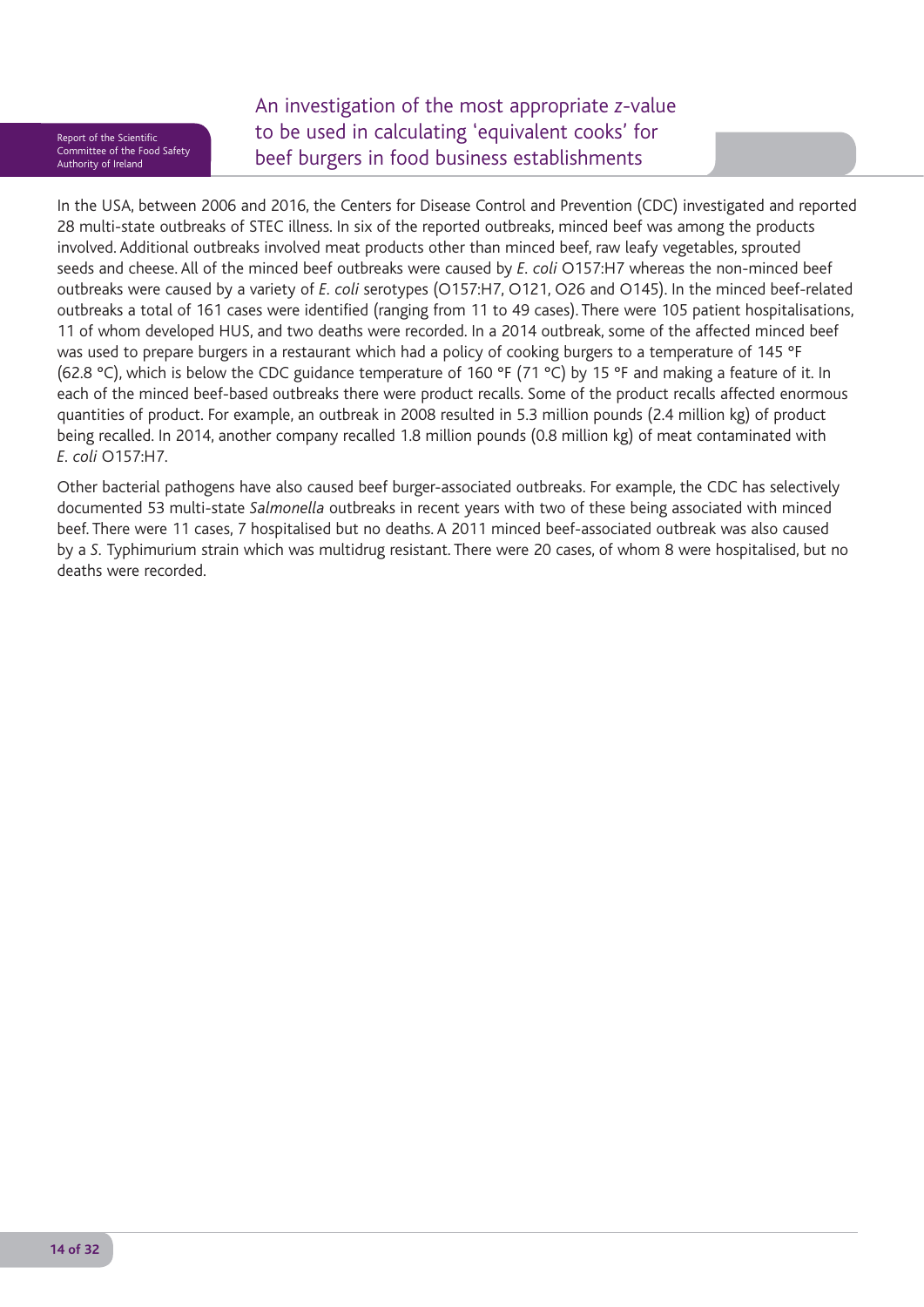## <span id="page-16-0"></span>CHAPTER 6. CURRENT FSAI COOKING RECOMMENDATIONS FOR BEEF BURGERS

In 1999, the FSAI Scientific Committee recommended that '*caterers should ensure that their cooking procedures result in high risk meat products attaining at least 70 °C for two minutes or equivalent*'. This advice was based on the fact that 70 °C for two minutes achieves a minimum 6 log<sub>10</sub> reduction in *Listeria monocytogenes*, which, as previously mentioned, is considered to be the most heat resistant of the vegetative foodborne bacteria (Mackey and Bratchell, 1989). In a 2010 review by the FSAI Scientific Committee, the advice was changed to: *'caterers should ensure that minced meat and high-risk minced meat products are cooked to a core temperature of 75 °C or equivalent, e.g. 70 °C by 2 mins'* (FSAI, 2010), which was a shift of emphasis from the reference time and temperature of 70 °C for two minutes to the equivalent temperature of 75 °C. This was for practical reasons, as it was easier for a caterer to check that the core/thickest part has reached 75 °C than to hold a thermometer to check that it had been at 70 °C for two minutes. The guidance to use 75 °C rather than precisely 75 °C for 26 seconds (i.e. the calculated time at 75 °C equivalent to 70 °C by two minutes) was on the basis that 26 seconds is such a short time that once it had been confirmed that the core temperature was at 75 °C it was reasonable to assume that the process equivalent to 70 °C for two minutes had been achieved.

In 2016, the FSAI asked its Scientific Committee for advice on the most appropriate way to calculate equivalent time and temperature combinations for cooking burgers. While waiting for this scientific opinion, the FSAI revised its factsheet on cooking burgers by removing reference to equivalent time temperature combinations (FSAI, 2017). The factsheet advises consumers to fully cook beef burgers to a core temperature of 75 °C. It also clarifies that any deviation from thorough cooking must be scientifically validated to ensure the production of safe food, and it highlights the fact that scientific validation is complex and requires technical microbiological expertise.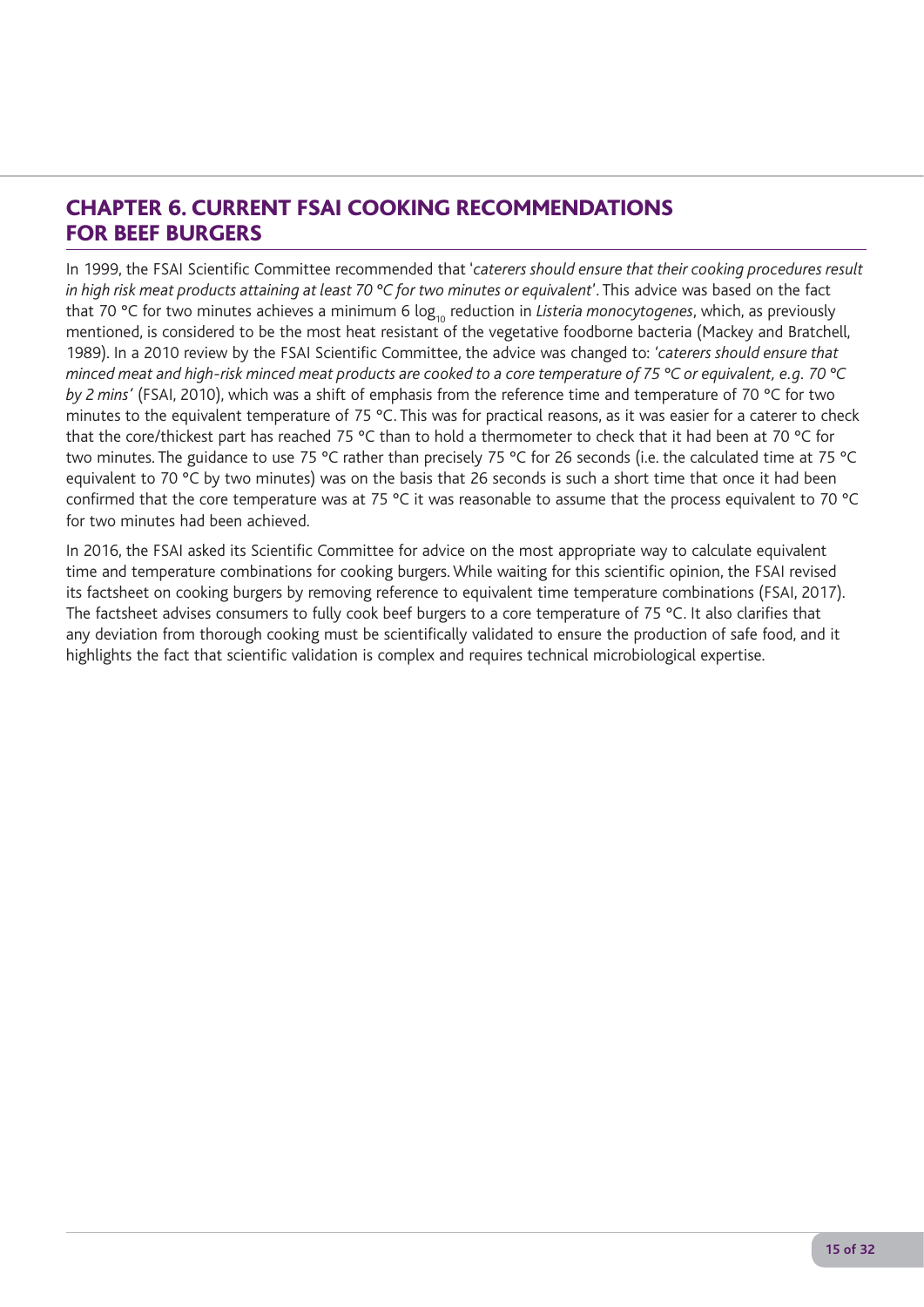An investigation of the most appropriate *z*-value to be used in calculating 'equivalent cooks' for beef burgers in food business establishments

## <span id="page-17-0"></span>CHAPTER 7. CURRENT RECOMMENDATIONS FOR THE COOKING OF BEEF BURGERS IN OTHER COUNTRIES

## The United Kingdom (UK)

The current UK recommendations on the safe cooking of burgers are based on The Food Standards Agency (FSA) Advisory Committee on the Microbiological Safety of Food (ACMSF) recommendations issued in 1997 and revised in 2007. The latter reviewed the advice issued by the Chief Medical Officer (CMO) on the safe cooking of burgers, to determine if the advice given was still appropriate. ACMSF (2007) concluded that the advice of the CMO in 1998 for the safe cooking of burgers should not change: '*Vendors of cooked burgers and other similar minced meat products, for example caterers, have a specific legal obligation to identify and control any process steps that are critical to food safety (Food Safety (General Food Hygiene) Regulations 2005, regulation 4(3)). The thorough cooking of minced meat products, including burgers, to a temperature of 70 °C for two minutes or equivalent, will be one such critical control*.' The ACMSF report (2007) also concluded that:

- The advice for cooking of burgers should remain at 70 °C for two minutes, as it presents a high level of confidence of delivering a widely accepted inactivation standard (6  $log_{10}$ ), and ensures a wide safety margin in the face of considerable real-world variation.
- Cooking burgers at 70 °C for two minutes falls in between the 95% and 99% confidence limits for a 6  $log_{10}$ reduction of *E. coli* O157:H7 cells in minced meat.
- Using the ACMSF equivalent temperature-time parameters (published in 1995), the confidence would increase for temperatures above 70 °C and decrease for those below.
- While it was recognised that an argument could be made for a lower time/temperature combination (e.g. 70 °C for 1.3 minutes, if a 95% confidence of achieving a 6 log<sub>10</sub> reduction of *E. coli* O157 was deemed acceptable), the implications of any changes to temperature-time requirements for cooking of burgers would need to be considered more widely, as the 70 °C for two minutes temperature-time recommendation is currently applied to a wide range of foods for a wide range of pathogens.
- Temperature-time equivalents when cooking beef burgers should be set using a *z-*value of 6.0 °C where *E. coli* O157:H7 is the organism of concern, particularly if the intended cooking temperature is below 65 °C.
- A temperature-time combination for cooking of burgers of 70 °C for two minutes (or equivalent) delivers a significant pathogen reduction, which is sufficient to minimise the risks posed by foodborne pathogens such as *E. coli* O157, *Salmonella* and *L. monocytogenes*.

In May 2016, the FSA UK published *The safe production of beef burgers in catering establishments: advice for food business operators and local authority officers* (FSA, 2016). The purpose of that document was to help food business operators (FBOs) and local authority inspectors to understand the controls and systems that should be in place to ensure the safety of beef burgers, including those that will be less than thoroughly cooked. That document states that the service of burgers which are not thoroughly cooked is only acceptable when; [1] there are steps throughout the beef supply chain to minimise and/or reduce the risk of contamination of meat used to make burgers, including a process or processes which achieve a minimum reduction of bacteria of 4  $log_{10}$  (equivalent to killing 99.99% bacteria) and [2] information is provided that warns consumers of the potential risks from burgers that are not thoroughly cooked.

The FSA also states that '*burgers that are less than thoroughly cooked should not be served to children and there should be information to other potentially vulnerable people about the risks before they order a burger to ensure they can make an informed choice*'.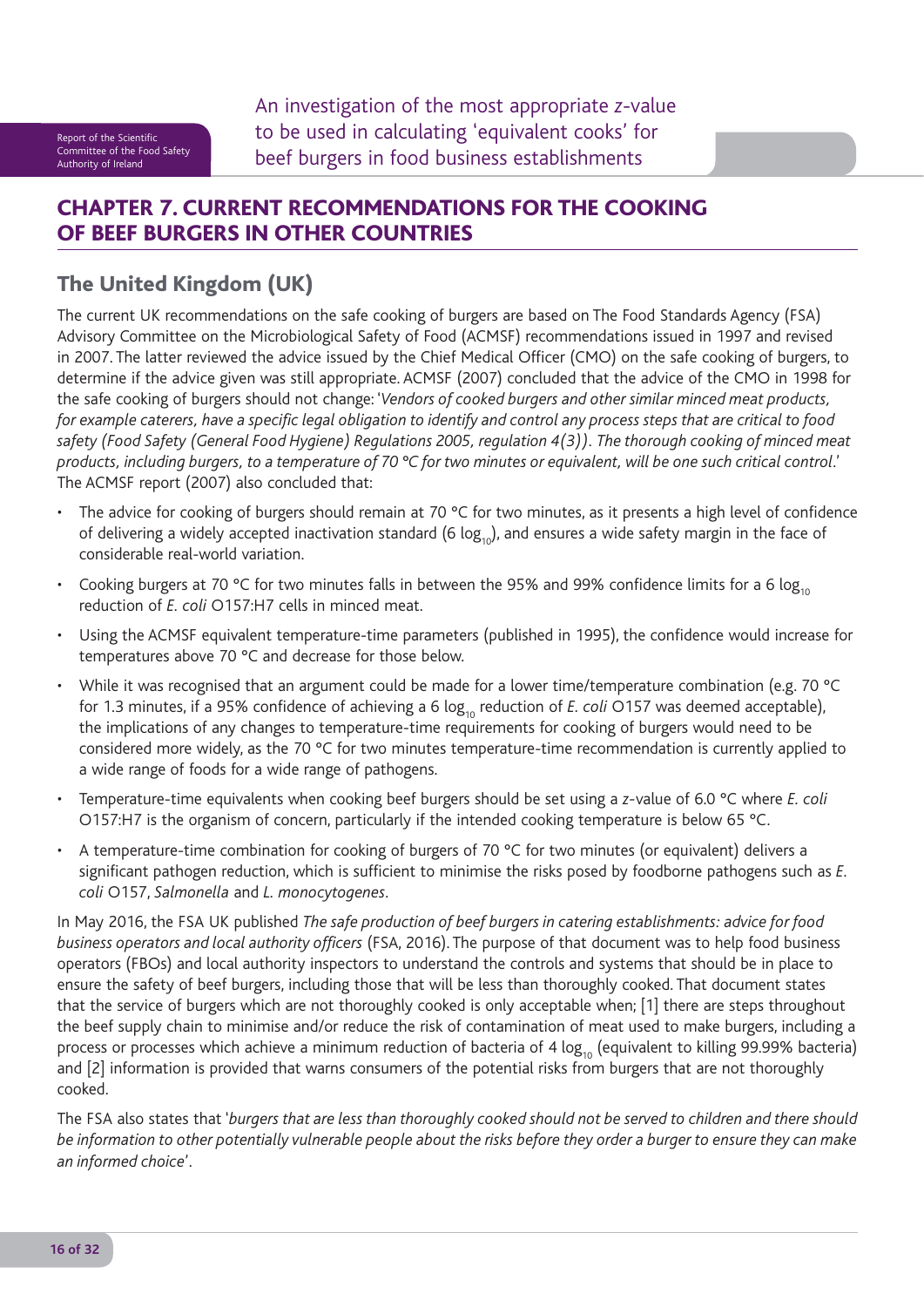## The United States of America (USA)

In the USA, the cooking of minced beef requirements issued by the US Food and Drug Administration (US FDA, 2013) specify that these products must be cooked to heat all parts of the food to a minimum temperature of 63 °C for 3 minutes, 66 °C for 1 minute, 68 °C for 15 seconds or 70 °C. The recommendation of these temperature-time combinations is based on the application of other control interventions along the beef chain (some of which are not permitted in the EU), to reduce the bacterial load in the meat before cooking.

Thus, the US Department of Agriculture Food Safety Inspection Service (USDA FSIS, 2017) has issued guidance on reducing the risk of STEC and *Salmonella* in beef that includes such activities as: [1] implementing effective sanitary dressing procedures to prevent carcass contamination; [2] implementing effective decontamination and antimicrobial interventions; [3] assessing microbial testing results, including results for indicators of process control, at any point during slaughter; and [4] using the results from the implementation of these components of the food safety systems to assess the effectiveness of the overall Hazard Analysis and Critical Control Point (HACCP) system. The guidance document, for example, gives examples of effective antimicrobial interventions such as hide-on carcass washes, stream vacuum systems, pre-evisceration washing and final carcass organic acid wash, pre-evisceration washing and final carcass hot wash and steam pasteurisation. One such intervention is the application of lactic acid as a part of a HACCP system to reduce pathogenic bacteria on the surface of carcasses, primals and trimmings. The USDA FSIS permits the use of up to 5% lactic acid spray and reductions of 1–3 log<sub>10</sub> (between 90% and 99.9%) of *Salmonella* and *E. coli* O157:H7 are claimed by producers of decontamination products. In Europe, Regulation EU No 101/2013 governs the use of lactic acid to reduce microbiological surface contamination on bovine carcasses. The regulation permits the use of between 2% and 5% lactic acid solution in potable water at temperatures up to a maximum of 55 °C to decontaminate carcasses by spraying or misting.

## Other countries

The Government of Canada (2015) advises caterers and domestic food preparers to cook minced meat, including beef burgers, to a safe internal temperature of 71 °C. A New Zealand Government report, entitled *Standardising D and z values for cooking raw meat* (05/2016), from the Ministry of Primary Industries suggested extending the recommended cooking time at 70 °C from 2 minutes to 2.4 minutes for inactivation of pathogens in all raw meat products including those with a high fat content (that would enhance the survival of bacteria during cooking). In Australia, the New South Wales Food Safety Authority advice on the cooking temperature in relation to *Hamburger Food Safety* (NSW/FA/F1258/1602) may be summarised as follows: '*In order to reduce the potential for foodborne illness, minced meat should be cooked right through to the centre. No pink should be visible and juices should run clear. Some guidelines suggest cooking hamburgers until the thermometer reads at least 71 °C internal temperature. To ensure your meat is free from harmful bacteria, it is important that a clean and sanitised thermometer is used and placed in the thickest portion of the meat to check the temperature of the food.*'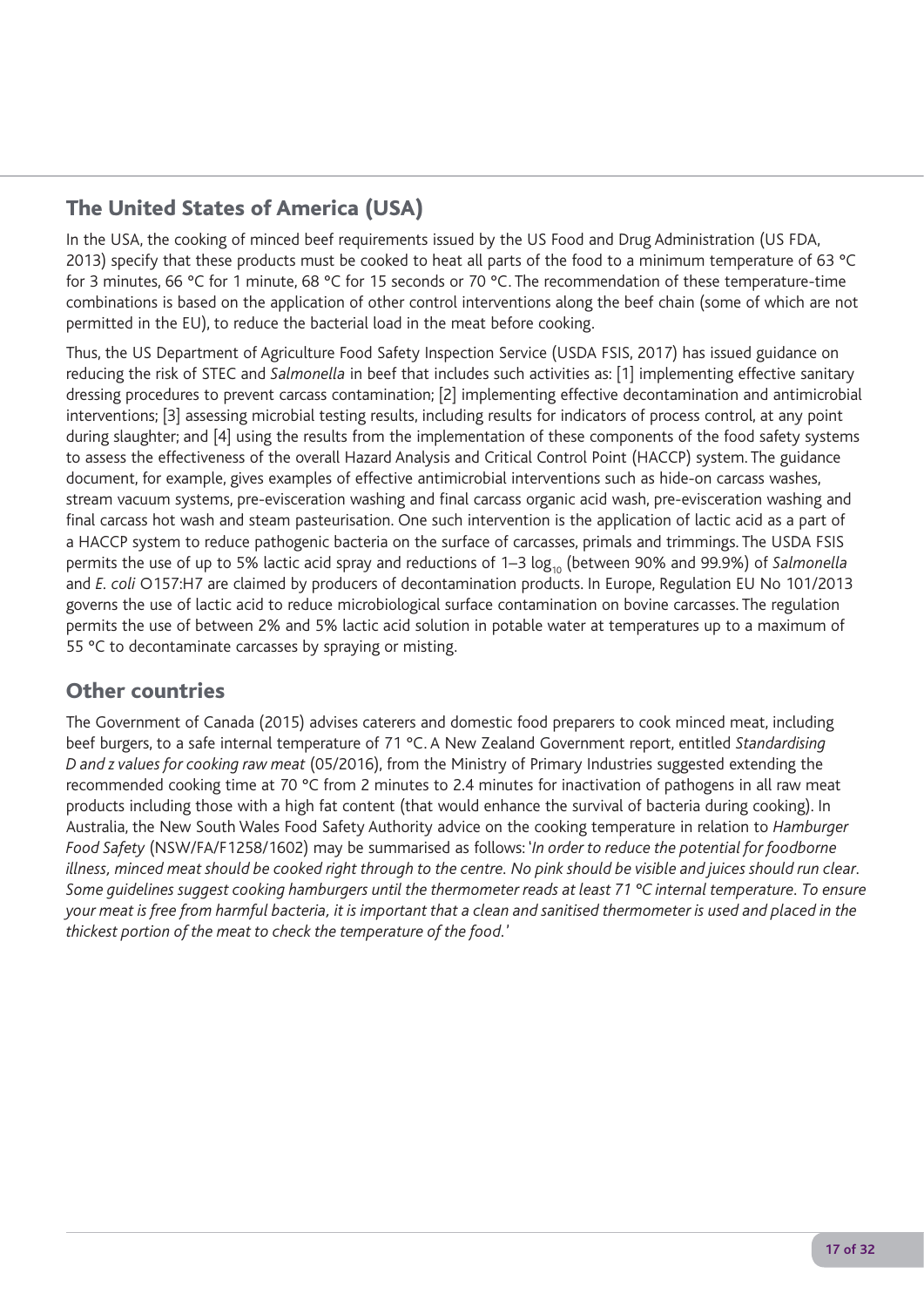<span id="page-19-0"></span>Report of the Scientific Committee of the Food Safety Authority of Ireland

An investigation of the most appropriate *z*-value to be used in calculating 'equivalent cooks' for beef burgers in food business establishments

## CHAPTER 8.ASSESSING THE ADEQUACY OF COOKING BY VISUAL INSPECTION ALONE

One of the frequently applied indices of adequate cooking of beef is the colour change from red tissues and pink juices to brown tissues and clear juices. However, such colour changes are not reliable indicators of a beef burger having attained any particular combination of temperature and time. The colour of raw beef is a factor of the state of the molecule myoglobin which functions in life to accept and transport oxygen molecules in muscle tissue. The deep purple colour of freshly cut beef is a reflection of the high content of deoxy-myoglobin present in *post-mortem*  muscle tissue. Exposure to air (oxygen) gives a brighter red colour as oxy-myoglobin arises. As raw beef ages, the myoglobin molecule oxidises to become met-myoglobin and its iron ion becomes incapable of binding oxygen and produces a brown colour in aged raw beef. Cooking of any of the states of myoglobin, deoxy-myoglobin, oxymyoglobin or met-myoglobin produces a haemachrome pigment comprising denatured myoglobin and oxidised haeme, which is also brown in colour. *Post-mortem* muscle chemistry, and the resultant pigment present in muscle tissue, can vary significantly depending on a large range of factors such as, for example, animal handling in the immediate pre-harvest phase, pH, temperature, time *post-mortem*, and packaging atmosphere or additives use in meat processing. A brown colour can therefore arise from beef ageing without adequate cooking. Conversely, a red/ pink colour can persist in beef muscle despite cooking in particular scenarios involving high pH typically associated with *ante-mortem* stress, or post-harvest practices such as salt addition or modified atmosphere packaging. Thus, the colour of the beef is not a reliable indicator of sufficient heat application to kill any bacterial pathogens present and temperature-time combinations are the only objective measurement to ensure that beef burgers are properly cooked.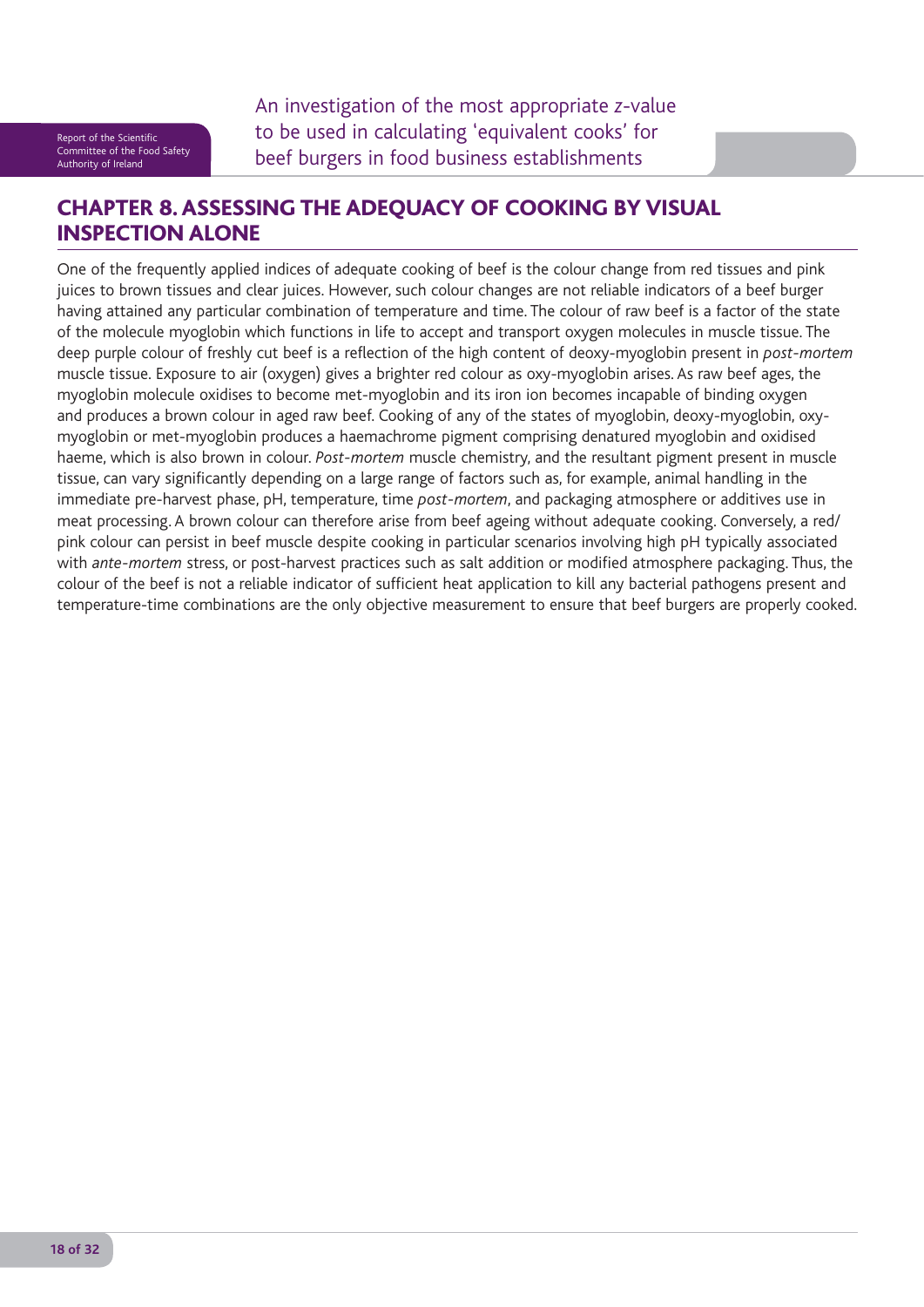## <span id="page-20-0"></span>CHAPTER 9. MEASURING TEMPERATURE OF COOKING OF BEEF BURGERS

Burgers (beef patties) tend to be disc-shaped and flat. They are cooked by exposing the largest surfaces to a heat source, e.g. a hot plate, or hot pan with flip-over to cook the other side, or hot oven air permeating all surfaces. Heat is conducted from the heated external surfaces to the centre of the burger. The central part of the burger is, therefore, likely to heat up more slowly and be exposed to the temperatures applied later and for a shorter time than the surface tissues directly exposed to heat during cooking. The various temperature-time combinations described pertain to all components of the burger. Therefore, it should be reasonable to assume for most cooking processes that attaining these temperatures in the central (normally the thickest) parts of the burger will ensure that the entire burger is properly cooked. Surface temperature checks are, therefore, inadequate, and checking the core temperature is necessary.

In brief, temperature probes used in the food industry depend on either thermistor or thermocouple technology. Thermistors are resistor-based devices made of a semiconductor material or a wire coil of a pure metal in which electrical resistance varies with temperature, and thermocouples are based on the voltage generated at the contact point of two different metals, which varies with temperature. Thermistors depend on a temperature change across the length of the conductor and therefore, in a probe format, measure temperature over the probe length. Thermocouples measure temperature at the tip, where the contact point of the two metals is located. Inserting a probe into a beef patty will require active attention to detail in the placement of the probe's temperature sampling point or length to ensure that the reading reflects the core of the burger. Particular attention is required to avoid pushing the probe past the centre of the burger, and therefore measuring the temperature close to the cooking hot plate. It is also important to use a decontaminated probe, in accordance with the manufacturer's instructions.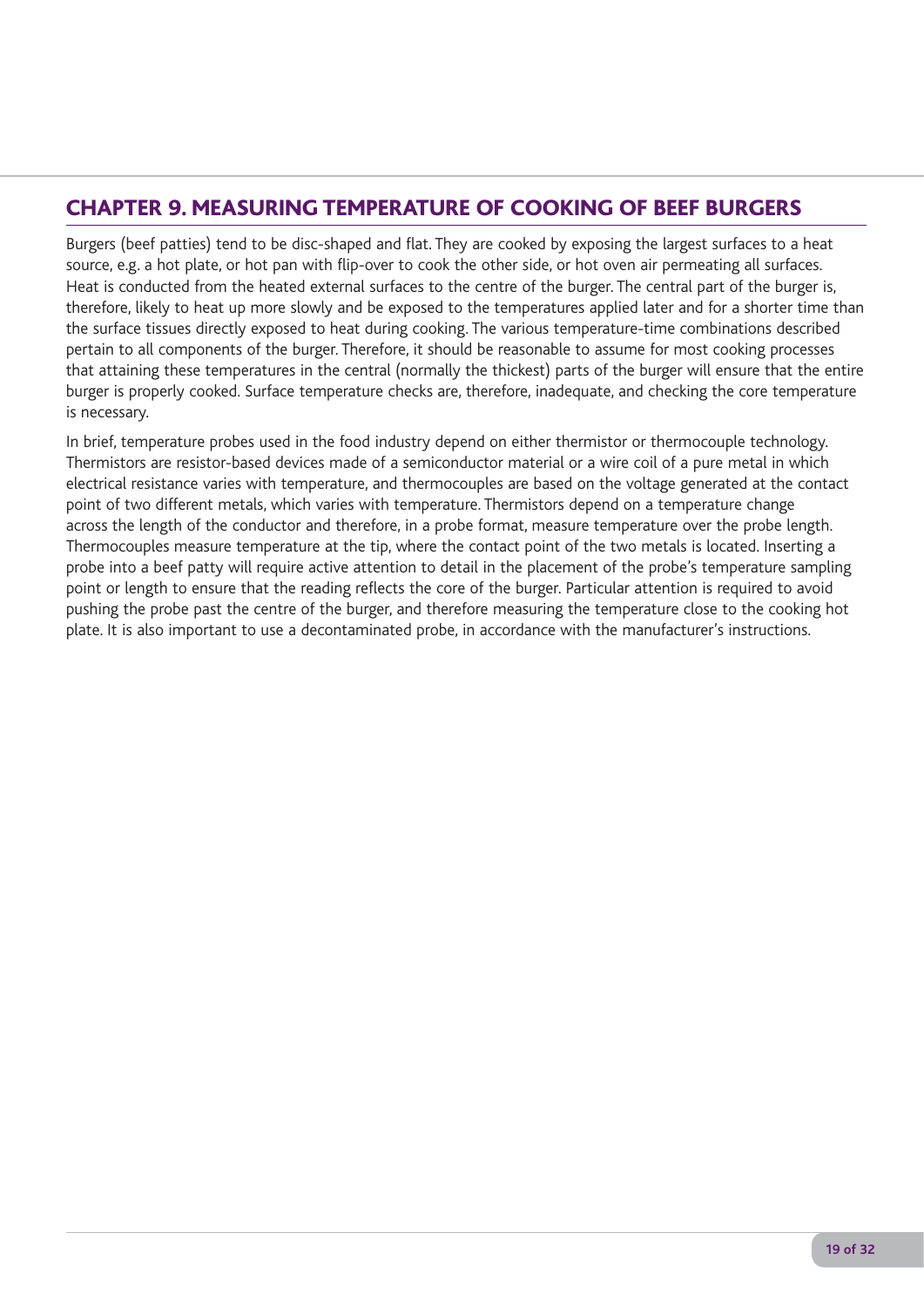<span id="page-21-0"></span>Report of the Scientific Committee of the Food Safety Authority of Ireland

An investigation of the most appropriate *z*-value to be used in calculating 'equivalent cooks' for beef burgers in food business establishments

## CHAPTER 10.WHICH *z-*VALUE (6.0 °C OR 7.5 °C) SHOULD BE USED WHEN CALCULATING 'EQUIVALENT COOKS'?

With regard to advice on the most appropriate *z*-value (6.0 °C or 7.5 °C) to be used when calculating different temperature-time combinations (equivalent to a core temperature of 70 °C for two minutes), Figure 1 shows the time required at each temperature (from 60 °C to 78 °C) to achieve a reduction in *L. monocytogenes* equivalent to that which would be achieved at 70 °C for two minutes. As expected, at temperatures below 70 °C, using a *z-*value of 6.0 resulted in longer time requirements whereas at temperatures above 70 °C, the same *z-*value suggested that shorter times are needed to achieve a cook equivalent to 70 °C for two minutes. However, at temperatures above 70 °C these time differences (between the time predicted using a *z-*value of 6.0 and 7.5) were small (6.6 seconds at 71 °C, 9.6 seconds at 72 °C, 10 seconds at 73 °C and 9 seconds at 74 °C, etc.) and are of no practical significance. Thus, it was concluded that a *z-*value of 6.0 was more appropriate as it would require longer cooking times for temperatures below 70 °C and cooking times that were practically the same as those predicted using a *z-*value of 7.5 °C for temperatures above 70 °C. The predicted temperature-time combinations (using a *z-*value of 6.0 °C) equivalent to 70 °C for two minutes are shown in Table 8.

#### Figure 1 The equivalent temperature-time combinations required calculated using *z-*values of 6.0 °C (based on the ACMSF thermal inactivation of *E. coli* O157 studies) and 7.5 °C (based on the thermal inactivation of *L. monocytogenes*)

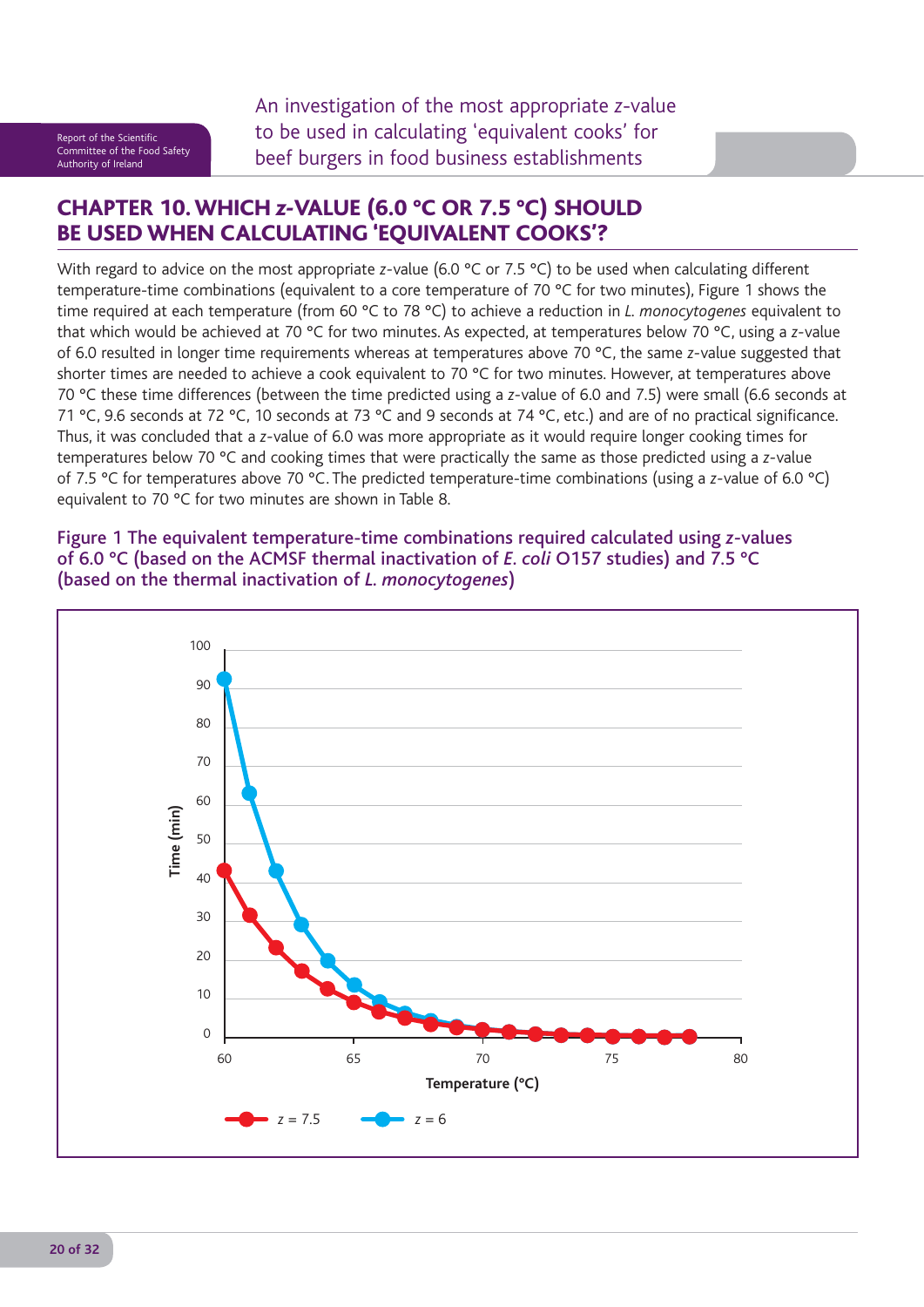| Core temperature (°C) | Time (minutes) | Times (hours, minutes and seconds) |
|-----------------------|----------------|------------------------------------|
| 60                    | 92.8           | 1 hour, 32 minutes, 50 seconds     |
| 61                    | 63.2           | 1 hour, 3 minutes, 15 seconds      |
| 62                    | 43.0           | 43 minutes, 5 seconds              |
| 63                    | 29.3           | 29 minutes, 21 seconds             |
| 64                    | 20             | 20 minutes                         |
| 65                    | 13.6           | 13 minutes, 38 seconds             |
| 66                    | 9.28           | 9 minutes, 17 seconds              |
| 67                    | 6.32           | 6 minutes, 19 seconds              |
| 68                    | 4.30           | 4 minutes, 19 seconds              |
| 69                    | 2.93           | 2 minutes, 56 seconds              |
| 70                    | $\overline{c}$ | 2 minutes                          |
| 71                    | 1.36           | 1 minute, 22 seconds               |
| 72                    | 0.928          | 56 seconds                         |
| 73                    | 0.632          | 38 seconds                         |
| 74                    | 0.430          | 26 seconds                         |
| 75                    | 0.293          | 18 seconds                         |

#### Table 8 The indicative core temperature-time-cooking combinations equivalent to 70 °C for two minutes, using a *z-*value of 6.0 °C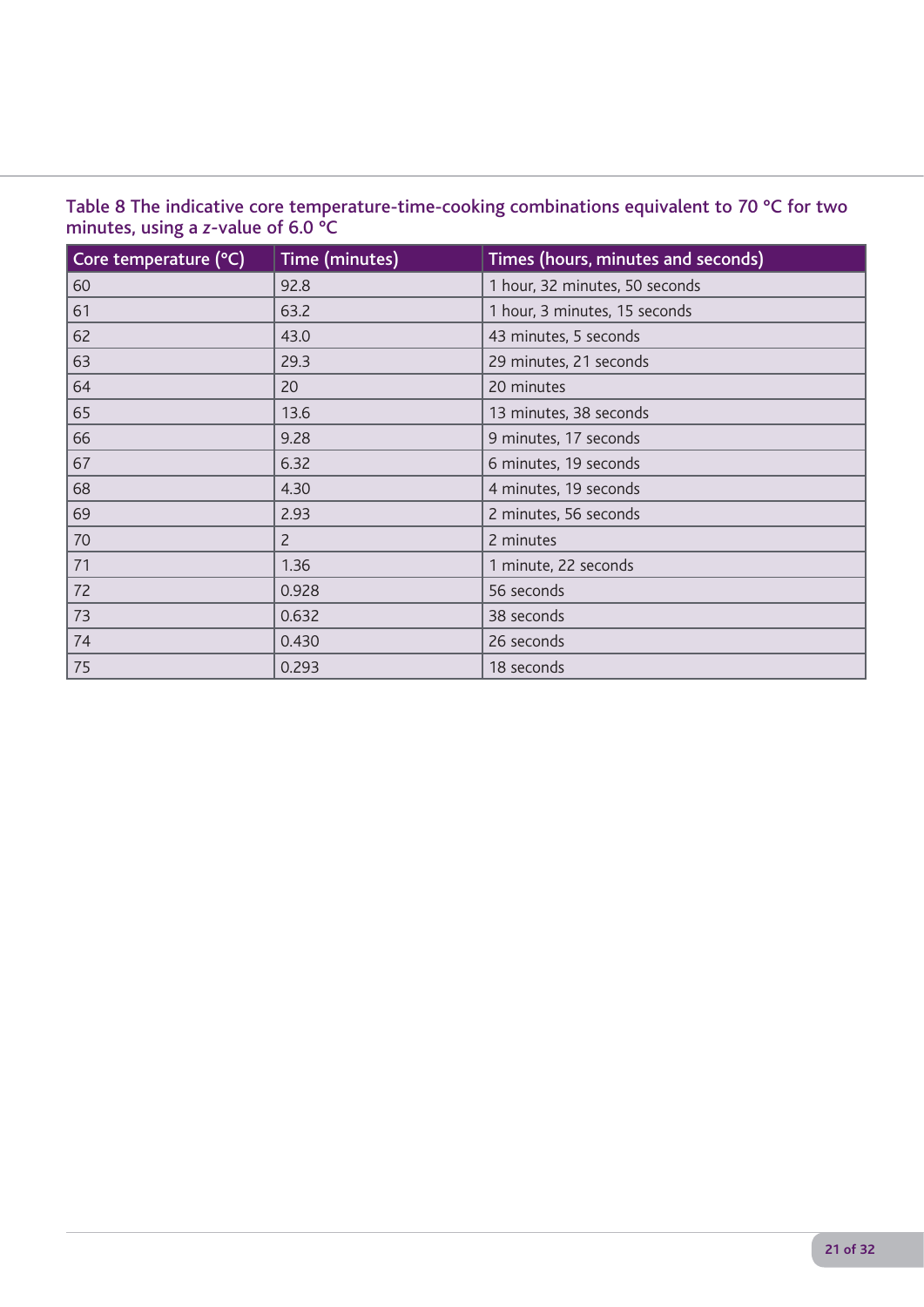<span id="page-23-0"></span>Report of the Scientific Committee of the Food Safety Authority of Ireland

An investigation of the most appropriate *z*-value to be used in calculating 'equivalent cooks' for beef burgers in food business establishments

## CHAPTER 11. RECOMMENDED MINIMUM COOKING TEMPERATURES AND TIMES FOR BEEF BURGERS

The *z-*value of 6.0 °C is appropriate for calculating an equivalent cook only over the range 60 °C for 93 minutes to 75 °C for 18 seconds. If alternative temperature-time combinations to those in Table 8 are proposed, they must first be scientifically validated. This recommendation of not cooking to below 60 °C is based on the following: [1] the 'equivalent cook' equation should only be used within the temperature range for which the model has been validated and [2] at temperatures below 60 °C sub-populations of pathogens such as *E. coli* O157 and *Salmonella* spp. may survive.

It is also highlighted that an effective food safety management system including good hygiene practices (GHPs) and monitoring of cooking temperature is important in assuring the safety of beef burgers. In addition, it is important that the beef raw materials are stored and prepared under correct chilling and hygienic conditions, the absence of which might facilitate an increase in the concentration of *E. coli* O157 or *Salmonella* spp. and therefore an increased probability of some of the pathogens surviving cooking.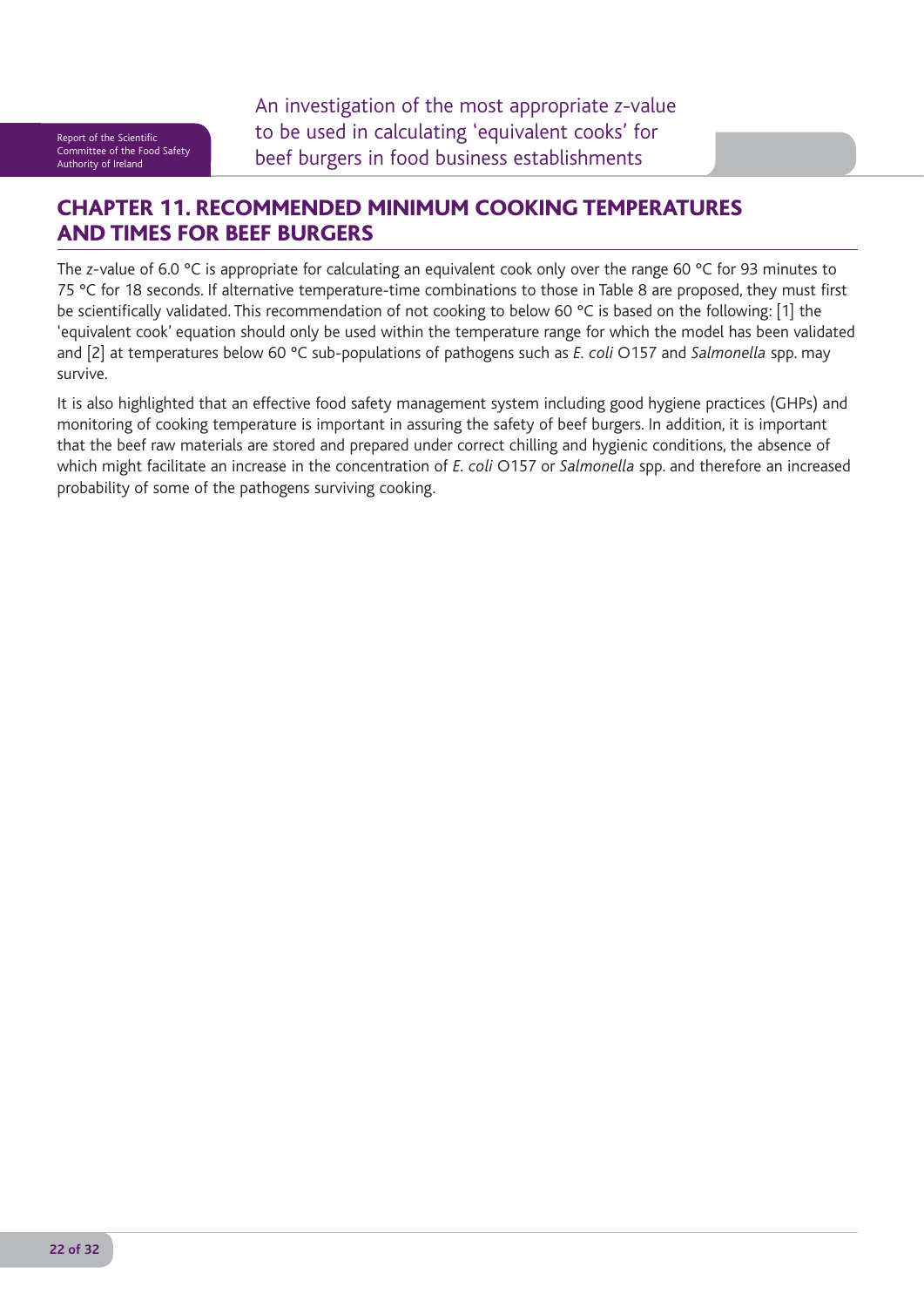## <span id="page-24-0"></span>CHAPTER 12. REFERENCES

Advisory Committee on the Microbiological Safety of Food (ACMSF) (2007) *Report on the Safe Cooking of Burgers*. Food Standards Agency June 2007. FSA/1183/0607.

Blackburn CW, Curtis LM, Humpheson L, Billon C and McClure PJ (1997) Development of thermal inactivation models for *Salmonella enteritidis* and *Escherichia coli* O157:H7 with temperature, pH and NaCl as controlling factors. *Int J Food Microbiol,* **38**(10): 31–44.

Cagney C, Crowley H, Duffy G, Sheridan JJ, O'Brien S, Carney E, Anderson W, McDowell DA, Blair IS and Bishop RH (2004) Prevalence and numbers of *Escherichia coli* O157:H7 in minced beef and beef burgers from butcher shops and supermarkets in the Republic of Ireland. *Food Microbiol*, **21**(2): 203–212.

Casadei MA, Esteves de Matos R, Harrison ST and Gaze JE (1998) Heat resistance of *Listeria monocytogenes* in dairy products as affected by the growth medium. *J Appl Microbiol,* **84**(2): 234–240.

Cerf O (1977) A review: Tailing of survival curves of bacterial spores. *J Appl Bacteriol,* **42**: 1–19.

Chapman PA (2000) Sources of *Escherichia coli* O157 and experiences over the past 15 years in Sheffield, UK. *J Appl Microbiol Sym Suppl* 2000, **88**: 518–608.

Doyle ME, Mazzotta AS, Wang T, Wiseman DW and Scott VN (2000) Heat Resistance of *Listeria monocytogenes. J Food Prot,* **64**: 410–429.

EFSA (European Food Safety Authority) and ECDC (European Centre for Disease Prevention and Control) (2016) The European Union summary report on trends and sources of zoonoses, zoonotic agents and food-borne outbreaks in 2015. *EFSA Journal*, **14**(12): 4634, 1–231.

EFSA (European Food Safety Authority) (2015) Scientific opinion on the evaluation of heat treatments, different from those currently established in the EU legislation, that could be applied to live bivalve molluscs from B and C production areas, that have not been submitted to purification or relaying, in order to eliminate pathogenic microorganisms. *EFSA Journal*, **13**(12): 4332, 1–76.

EFSA (European Food Safety Authority) and ECDC (European Centre for Disease Prevention and Control) (2015) The European Union Summary Report on Trends and Sources of Zoonoses, Zoonotic Agents and Food-borne Outbreaks in 2013. *EFSA Journal*, **13**(1): 3991, 1–165.

EFSA (European Food Safety Authority) and ECDC (European Centre for Disease Prevention and Control) (2014) The European Union Summary Report on Trends and Sources of Zoonoses, Zoonotic Agents and Food-borne Outbreaks in 2012. *EFSA Journal*, **12**(2): 3547, 1–312.

EFSA (European Food Safety Authority) (2013) Scientific Opinion on the public health hazards to be covered by inspection of meat (bovine animals). *EFSA Journal,* **11**(6): 3266, 1–261.

EFSA (European Food Safety Authority) and ECDC (European Centre for Disease Prevention and Control) (2013) The European Union Summary Report on Trends and Sources of Zoonoses, Zoonotic Agents and Food-borne Outbreaks in 2011. *EFSA Journal*, **11**(4): 3129, 1–250.

Ethelberg S (2005) Salmonellosis outbreak linked to carpaccio made from imported raw beef, Denmark, June-August 2005. *Eurosurveillance,* **10**(38): pii=2796.

Ethelberg S, Smith B, Torpdahl M, Lisby M, Boel J, Jensen T and Mølbak K (2007) An outbreak of Verocytotoxinproducing *Escherichia coli* O26:H11 caused by beef sausage, Denmark 2007. *Eurosurveillance,* **12**(22): pii=3208.

Fain AR, Line JE, Moran AB, Martin LM, Lechowich RV, Carosella JM and Brown WL (1991) Lethality of Heat to *Listeria monocytogenes* Scott A: *D*-Value and *z-*Value Determinations in Ground Beef and Turkey. *J Food Prot,* **54**(10): 756– 761.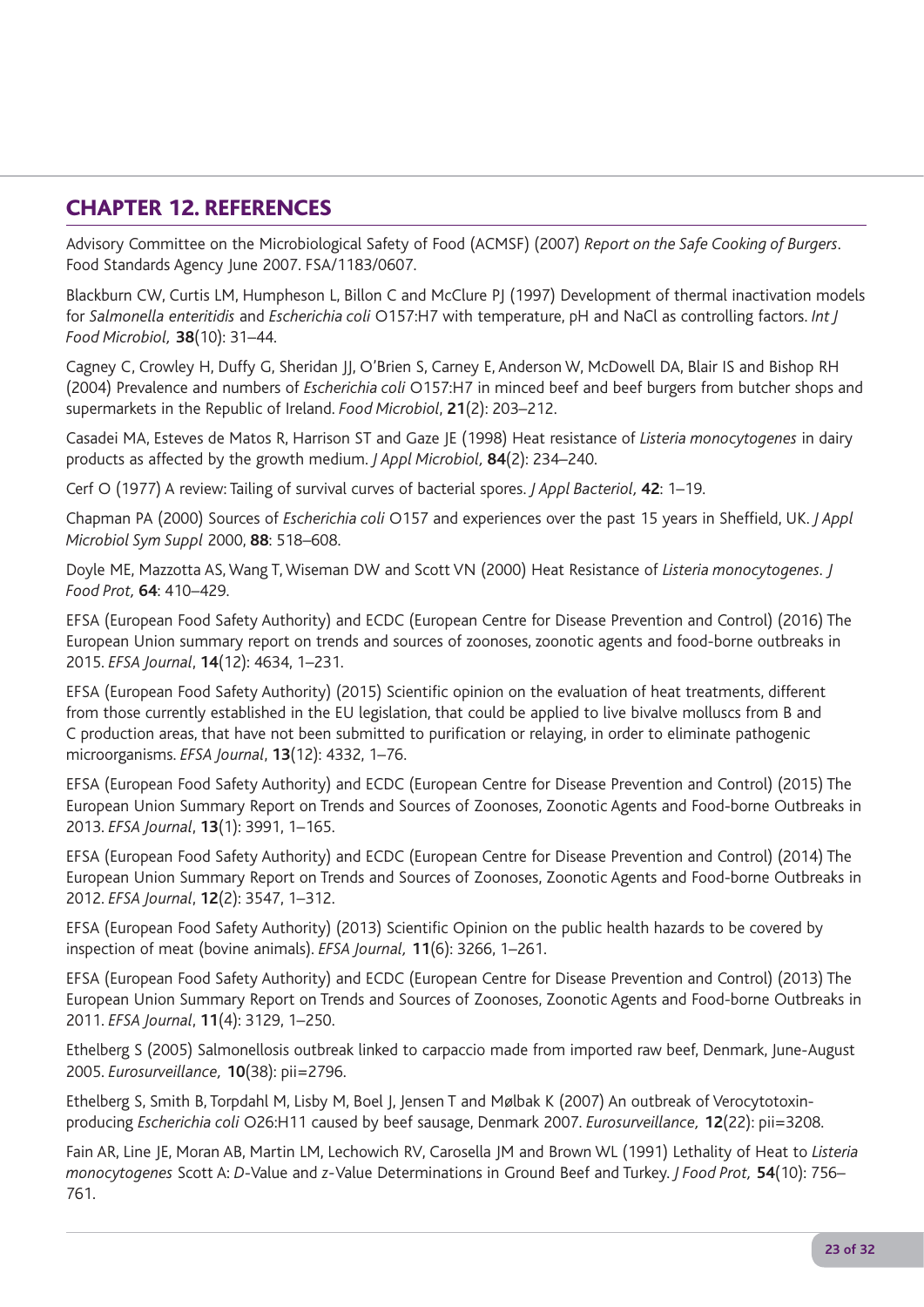#### Report of the Scientific Committee of the Food Safety Authority of Ireland

FSA (Food Standards Agency) (2016) *The safe production of beef burgers in catering establishments: advice for food business operators and local authority officers*. London: Food Standards Agency.

FSAI (Food Safety Authority of Ireland) (1999) *Report of the Scientific Committee of the Food Safety Authority of Ireland on the Prevention of E. coli O157:H7 infection: A Shared Responsibility*. Dublin: FSAI.

FSAI (Food Safety Authority of Ireland) (2006) Guidance Note No. 20. *Industrial Processing of Heat-Chill Foods*. Dublin: FSAI.

FSAI (Food Safety Authority of Ireland) (2010) *Report of the Scientific Committee of the Food Safety Authority of Ireland on the Prevention of Verocytotoxigenic Escherichia coli (VTEC) Infection: A Shared Responsibility – 2nd Edition*. Dublin: FSAI.

FSAI (Food Safety Authority of Ireland) (2017) *Factsheet on Advice for Caterers on Serving Burgers that are Safe to Eat*. Issue No 3, February 2017. Dublin: FSAI.

Golden DA, Beuchat LR and Brackett RE (1988) Inactivation and injury of *Listeria monocytogenes* as affected by heating and freezing. *Food Microbiol*, **5**: 17–23.

Gould GW (1989) Heat-induced injury and inactivation. In: *Mechanisms of action of food preservation procedures* (Gould GW, Ed.). New York: Elsevier Science Publishers, Ltd., pp. 11–42.

Government of Canada (2015) Safe Internal Cooking Temperatures. Available at: [https://www.canada.ca/en/health](https://www.canada.ca/en/health-canada/services/general-food-safety-tips/safe-internal-cooking-temperatures.html)[canada/services/general-food-safety-tips/safe-internal-cooking-temperatures.html](https://www.canada.ca/en/health-canada/services/general-food-safety-tips/safe-internal-cooking-temperatures.html)

Huang L (2004) Thermal resistance of *Listeria monocytogenes*, *Salmonella Heidelberg* and *Escherichia coli* O157:H7 at elevated temperatures. *J Food Prot*, **67**(8): 1666–1670.

Humpheson L, Adams MR, Anderson WA and Cole MB (1998) Biphasic thermal inactivation kinetics in *Salmonella enteritidis* PT4. *Appl Environ Microbiol,* **64**: 459–464.

Isakbaeva E, Lindstedt BA, Schimmer B, Vardund T, Stavnes TL, Hauge K, Gondrosen B, Blystad H, Kløvstad H, Aavitsland P, Nygård K and Kapperud G (2005) *Salmonella Typhimurium* DT104 outbreak linked to imported minced beef, Norway, October – November 2005. *Eurosurveillance*, **10**(45):pii=2829.

Jackson TC, Hardin MD and Acuff GR (1996) Heat resistance of *Escherichia coli* O157:H7 in a nutrient medium and in ground beef patties as influenced by storage and holding temperatures*. J Food Prot,* **59**: 230–237.

Juneja VK (2003) Predictive model for the combined effect of temperature, sodium lactate, and sodium diacetate on the heat resistance of *Listeria monocytogenes* in beef. *J Food Prot,* **66**: 804–811.

Juneja VK and Novak J (2005) Pathogen resistance and adaptation to heat stress. In: *Understanding pathogen behaviour. Virulence, stress response and resistance* (Griffiths M, Ed.). New York: CRC Press, pp. 422–441.

Juneja VK, Eblen BS and Marks HM (2001) Modeling non-linear survival curves to calculate thermal inactivation of *Salmonella* in poultry of different fat levels. *Int J Food Microbiol,* **70**: 37–51.

Juneja VK, Snyder OP and Marmer BS (1997) Thermal destruction of *Escherichia coli* O157:H7 in beef and chicken: determination of *D*- and *z-*values. *Int J Food Microbiol*, **35**: 231–237.

Kaur J, Ledward DA, Park RW and Robson RL (1998) Factors affecting the heat resistance of *Escherichia coli* O157. *Lett Appl Microbiol*, **26**(4): 325–330.

Khen BK, Lynch OA, Carroll J, McDowell DA and Duffy G (2014) Prevalence and characteristics of *Salmonella* in the beef chain in the Republic of Ireland. *Zoonoses and Public Health*, **61**(8): 534–536.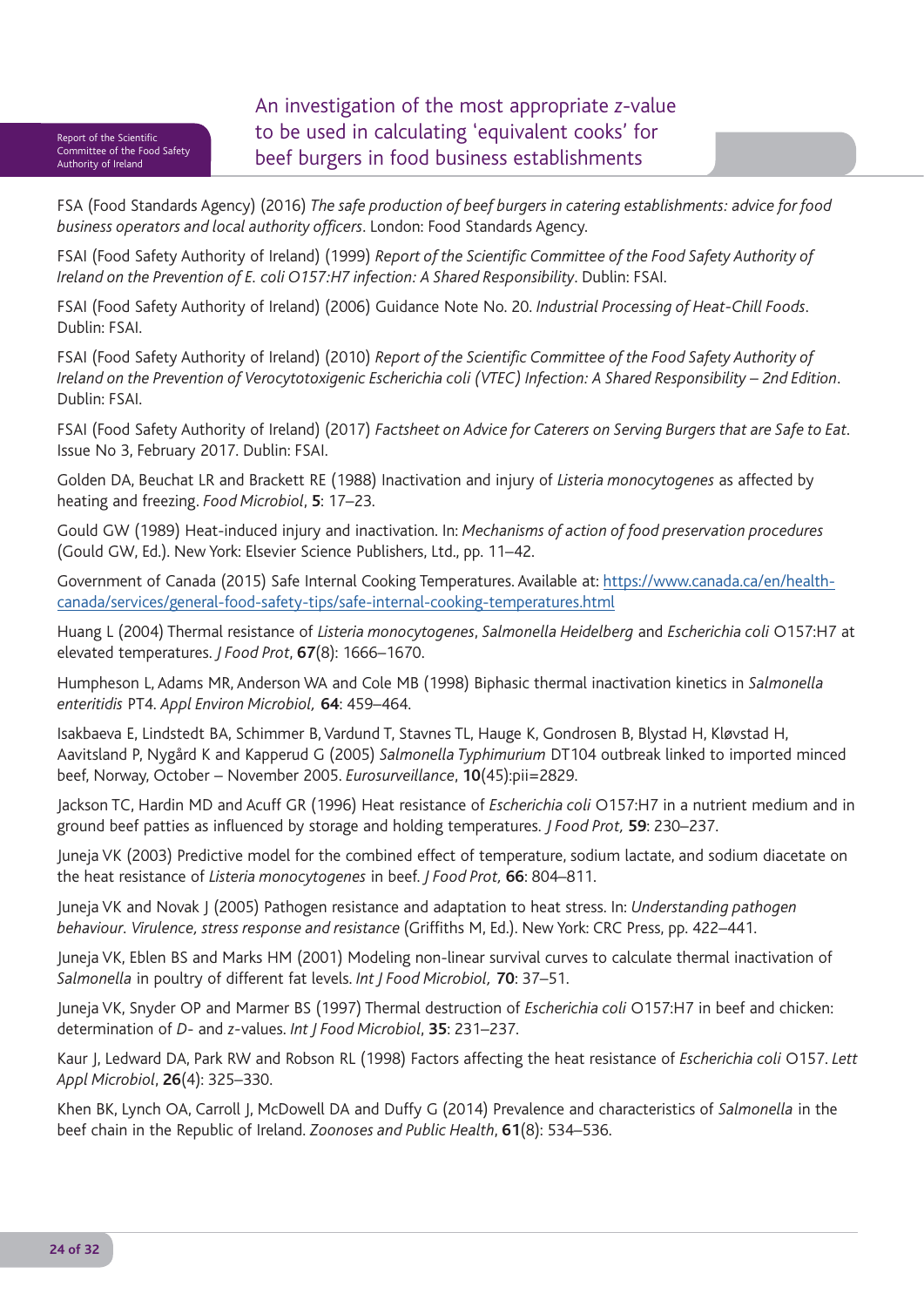Khen BK, Lynch OA, Carroll J, McDowell DA and Duffy G (2015) Occurrence, antibiotic resistance and molecular characterisation of *Listeria monocytogenes* in the beef chain in the Republic of Ireland. *Zoonoses Public Health*, **62**: 11–17.

Lianou A and Koutsoumanis KP (2013) Evaluation of the strain variability of *Salmonella enterica* acid and heat resistance. *Food Microbiol*, **34**: 259–267.

Lou Y and Yousef AE (1996) Resistance of *Listeria monocytogenes* to heat after adaptation to environmental stresses. *J Food Prot,* **59**: 465–471.

Luchansky JB, Porto-Fett AC, Shoyer BA, Thippareddi H, Amaya JR and Lemler M (2014) Thermal inactivation of *Escherichia coli* O157:H7 and non-O157 shiga toxin-producing *Escherichia coli* cells in mechanically tenderized veal. *J Food Prot*, **77**(7): 1201–1206.

Mackey BM and Bratchell N (1989) The heat resistance of *Listeria monocytogenes*. *Lett Appl Microbiol*, **9**(3): 89–94.

Murphy RY (2004) Thermal process validation for *Escherichia coli* O157:H7, *Salmonella*, and *Listeria monocytogenes* in ground turkey and beef products. *J Food Prot,* **67**: 1394–1402.

Murphy RY, Osaili T, Duncan LK and Marcy JA (2004) Thermal inactivation of *Salmonella* and *Listeria monocytogenes* in ground chicken thigh/leg meat and skin. *Poult Sci,* **83**(7): 1218–1225.

New South Wales Food Authority Department of Primary Industries (2016) "Hamburger Food Safety", NSW/FA/ F1258/1602. Available at: [http://www.foodauthority.nsw.gov.au/\\_Documents/retailfactsheets/hamburger\\_food\\_safety.](http://www.foodauthority.nsw.gov.au/_Documents/retailfactsheets/hamburger_food_safety.pdf) [pdf](http://www.foodauthority.nsw.gov.au/_Documents/retailfactsheets/hamburger_food_safety.pdf)

New Zealand Government (2015) Ministry for Primary Industries, MPI Technical Paper 2016/05. *Standardising D and Z values for cooking raw meat Final Report*. Wellington: Ministry for Primary Industries.

Passos MHC and Kuaye AY (2002) Influence of the formulation, cooking time and final internal temperature of beef hamburgers on the destruction of *Listeria monocytogenes*. *Food Control,* **13**: 33–40.

Prokop A and Humphrey AE (1970) Kinetics of disinfection. In: *Disinfection* (Bernarde MA, Ed.). New York, NY: Marcel Dekker, pp. 61–83.

Raguenaud ME, Le Hello S, Salah S, Weill FX, Brisabois A, Delmas G and Germonneau P (2012) Epidemiological and microbiological investigation of a large outbreak of monophasic *Salmonella* Typhimurium 4,5,12:i:- in schools associated with imported beef in Poitiers, France, October 2010. *Eurosurveillance*, **17**(40): pii=20289.

Schimmer B, Eriksen HM, Nygård K, Grahek-Ogden D, Madssen T, Hajdu A, Løvoll Ø, Stavnes TL, Lassen J, Kapperud G and Aavitsland P (2006) An outbreak of haemolytic uraemic syndrome associated with minced beef, Norway, January-February 2006: preliminary report. *Eurosurveillance*, **11**(9): pii=2910.

Schoeni JL, Brunner K and Doyle MP (1991) Rates of Thermal Inactivation of *Listeria monocytogenes* in Beef and Fermented Beaker Sausage. *J Food Prot*, **54**(5): 334–337.

Smith SE, Maurer JL, Orta-Ramirez A, Ryser ET and Smith DM (2001) Thermal inactivation of *Salmonella* spp., *Salmonella typhimurium* DT104 and *Escherichia coli* O157:H7 in ground beef. *J Food Sci*, **66**(8): 1164–1168.

Soborg B, Lassen SG, Müller L, Jensen T, Ethelberg S, Mølbak K and Scheutz F (2013) A verocytotoxin-producing *E. coli* outbreak with a surprisingly high risk of haemolytic uraemic syndrome, Denmark, September-October 2012. *Eurosurveillance*, **18**(2): 20350.

Sörqvist S (1993) Heat resistance of *Listeria monocytogenes* by two recovery media used with and without cold preincubation. *J Appl Bacteriol*, **74**: 428–432.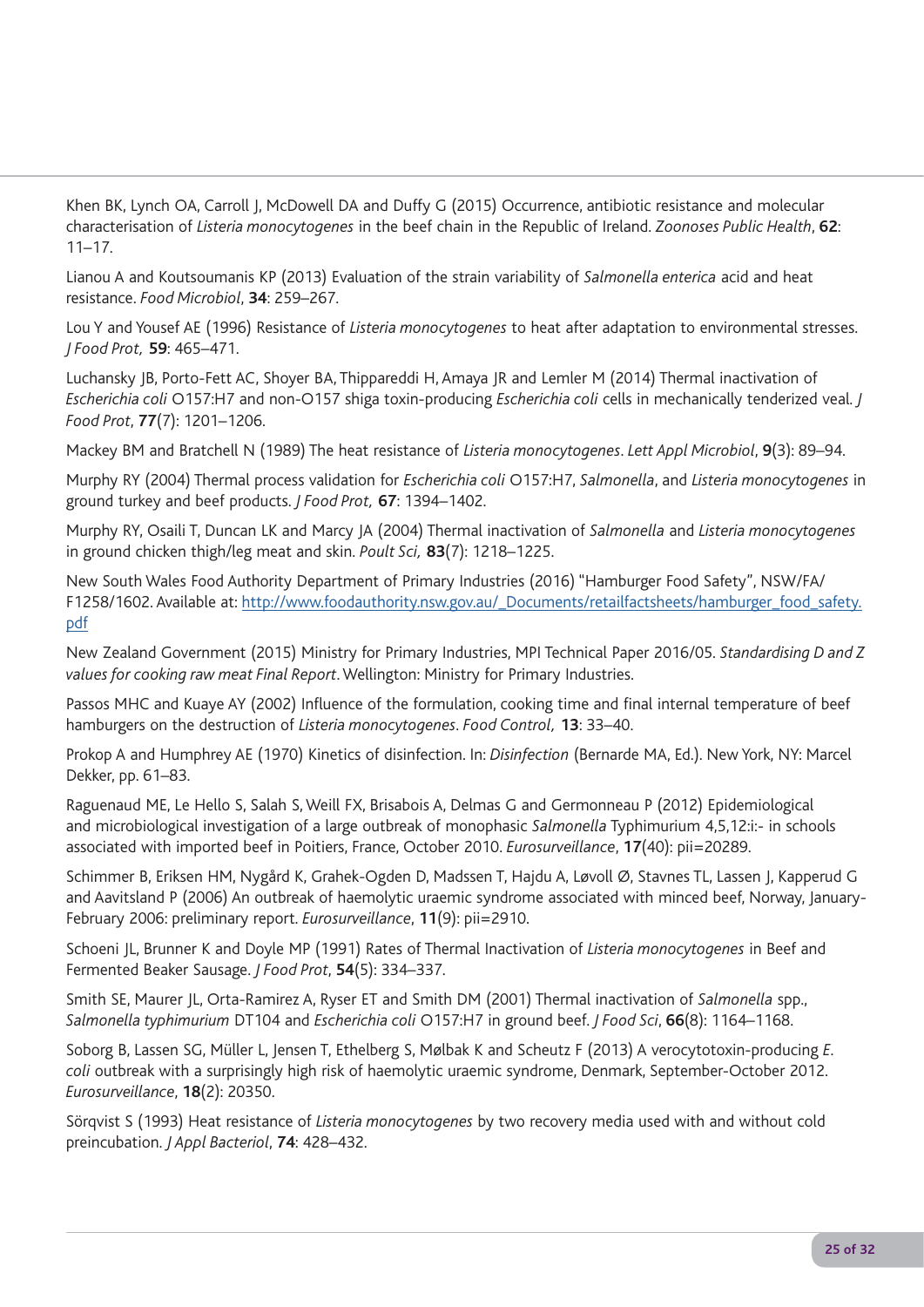#### Report of the Scientific Committee of the Food Safety Authority of Ireland

An investigation of the most appropriate *z*-value to be used in calculating 'equivalent cooks' for beef burgers in food business establishments

Stopforth JD, Suhalim R, Kottapalli B, Hill WE and Samadpour M (2008) Thermal inactivation *D*- and *z-*values of multidrug-resistant and non-multidrug-resistant *Salmonella* serotypes and survival in ground beef exposed to consumer-style cooking. *J Food Prot,* **71**(3): 509–515.

Stringer SC, George SM and Peck MW (2000) Thermal inactivation of *Escherichia coli* O157:H7. *J Appl Microbiol Sym Suppl*, **88**: 79S–89S.

Trevisani M, Mancusi R and Valero A (2014) Thermal inactivation kinetics of Shiga toxin-producing *Escherichia coli* in buffalo Mozzarella curd. *J Dairy Sci*, **97**: 642–650.

US Department of Agriculture Food Safety and Inspection Service (USDA FSIS) (2017) Compliance Guideline for Minimizing the Risk of Shiga Toxin-Producing *Escherichia coli* (STEC) and *Salmonella* in Beef (including veal) Slaughter Operations 2017.

US FDA (United States Food and Drug Administration) (2013) Food Code: Recommendations of the United States Public Health Service Food and Drug Administration. U.S. Department of Health and Human Services Public Health Service. Food and Drug Administration College Park, MD 20740. Available at: [https://www.fda.gov/downloads/Food/](https://www.fda.gov/downloads/Food/GuidanceRegulation/RetailFoodProtection/FoodCode/UCM374510.pdf ) [GuidanceRegulation/RetailFoodProtection/FoodCode/UCM374510.pdf](https://www.fda.gov/downloads/Food/GuidanceRegulation/RetailFoodProtection/FoodCode/UCM374510.pdf ) 

Vasan A, Leong WM, Ingham SC and Ingham BH (2013) Thermal tolerance characteristics of non-O157 Shiga toxigenic strains of *Escherichia coli* (STEC) in a beef broth model system are similar to those of O157:H7 STEC. *J Food Prot*, **76**(7): 1120–1128.

Wall PG, McDonnell RJ, Adak GK, Cheasty T, Smith HR and Rowe B (1996) General outbreaks of vero cytotoxin producing *Escherichia coli* O157 in England and Wales from 1992 to 1994. *Communicable Disease Report CDR Review* **2;6**(2): R26–33.

Whelan J, Noel H, Friesema I, Hofhuis A, de Jager CM, Heck M, Heuvelink A and van Pelt W (2010) National outbreak of *Salmonella* Typhimurium (Dutch) phage-type 132 in the Netherlands, October to December 2009. *Eurosurveillance*, **15**(44): 19705.

Whiting RC (1995) Microbial modeling in foods. *Crit Rev Food Sci Nutr*, **35**(6): 467–494.

Yuk HG and Marshall DL (2003) Heat adaptation alters *Escherichia coli* O157:H7 membrane lipid composition and verotoxin production. *Appl Environ Microbiol*, **69**(9): 5115–5119.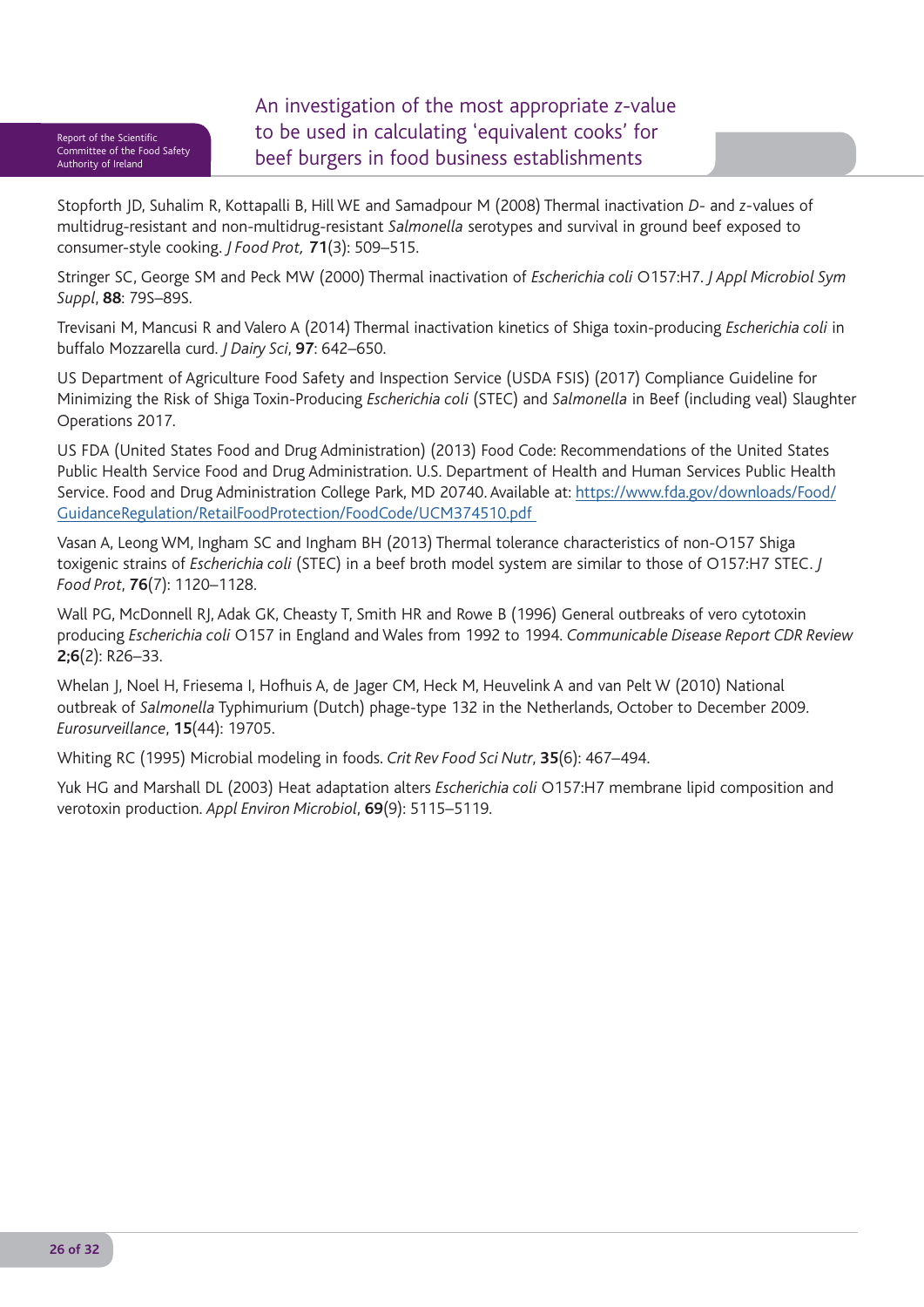## <span id="page-28-0"></span>CHAPTER 13. GLOSSARY

**Comminuted** includes fish or meat products that are reduced in size and restructured or reformulated, such as gefilte fish, gyros, minced (ground) beef, and sausage; and a mixture of two or more types of meat that have been reduced in size and combined, such as sausages made from two or more meats.

*D***T -value** of an organism is the time in minutes required in a given medium at a given temperature (T), for a tenfold (1 log<sub>10</sub> or 90% of the population) reduction in the number of organisms. If the microbial inactivation follows the traditional first order kinetics, the  $D_{_{\sf T}}$  value, often called decimal reduction time (min), is mathematically the negative inverse of the slope of the regression line of the survival curve at a constant treatment temperature (T). A survival curve is obtained by plotting the log<sub>10</sub> number of surviving organisms *versus* the treatment time (min) (Figure 2).



Figure 2 Survival curve of a microbial population exposed to heat at a constant temperature

**z-value** is the number of degrees Celsius (°C) that the temperature has to change to achieve a tenfold (i.e. 1 log<sub>10</sub>) change in the D<sub>r</sub>-value. The z-value is mathematically the negative inverse of the slope of the regression line of the Thermal Death Time Curve. A Thermal Death Time Curve is obtained by plotting the calculated log  $D_{_{\rm T}}$  values (min) versus the corresponding treatment temperatures (T) (Figure 3). Note: Anywhere along the curve represents the same degree of thermal lethality.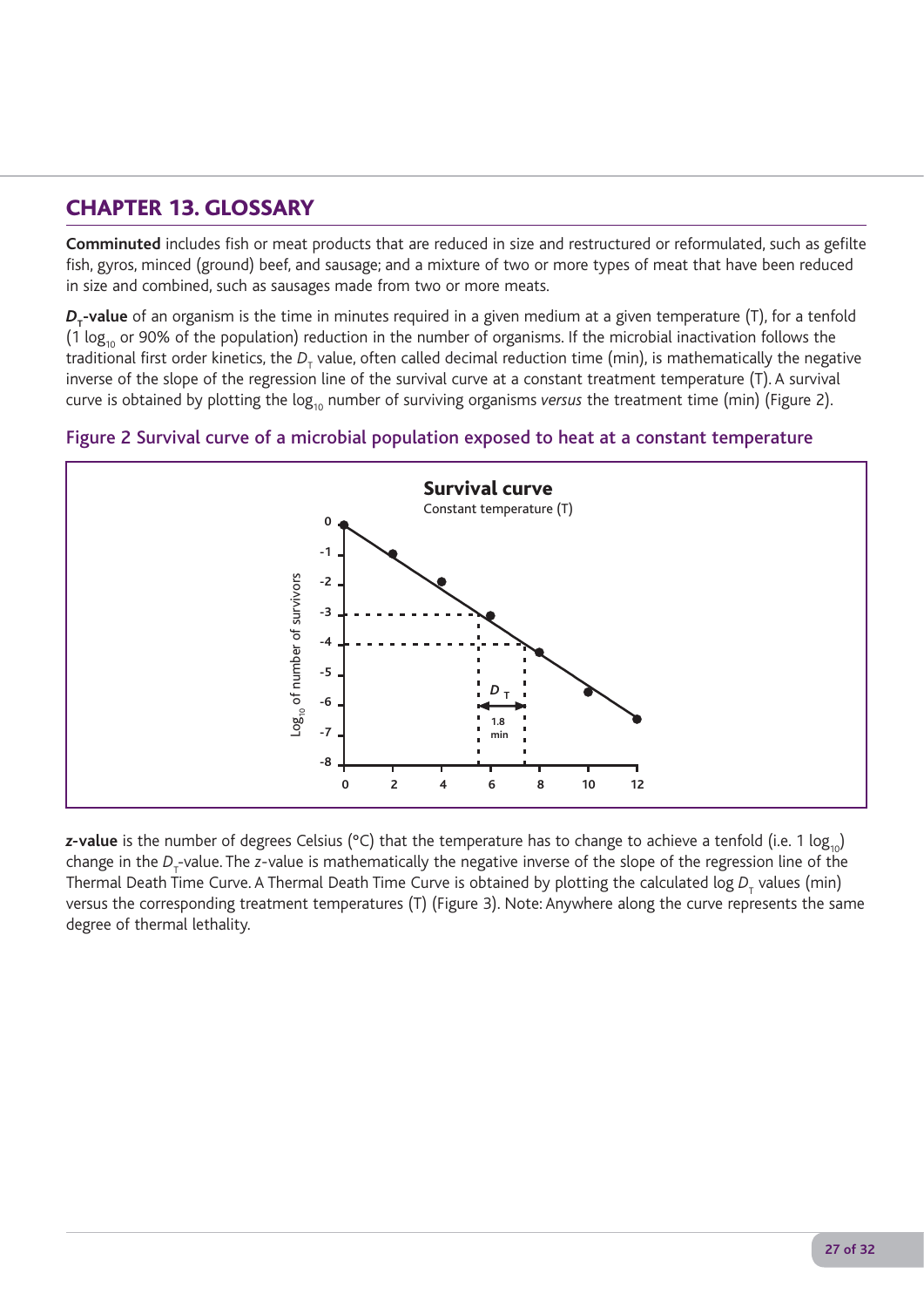Report of the Scientific Committee of the Food Safety Authority of Ireland

An investigation of the most appropriate *z*-value to be used in calculating 'equivalent cooks' for beef burgers in food business establishments



Figure 3 Thermal death time curve of a microbial population

**Heat shock** is the effect of subjecting a population of microorganisms to a temperature high enough for the organisms to stress and synthesise a number of heat shock proteins as a survival mechanism.

**Heat shock proteins** are a class of stress proteins whose expression is induced by heat shock and a variety of other stresses and that have a protective effect for the cells.

**Primals** – A primal cut or cut of meat is a piece of meat initially separated from the carcass of an animal during butchering.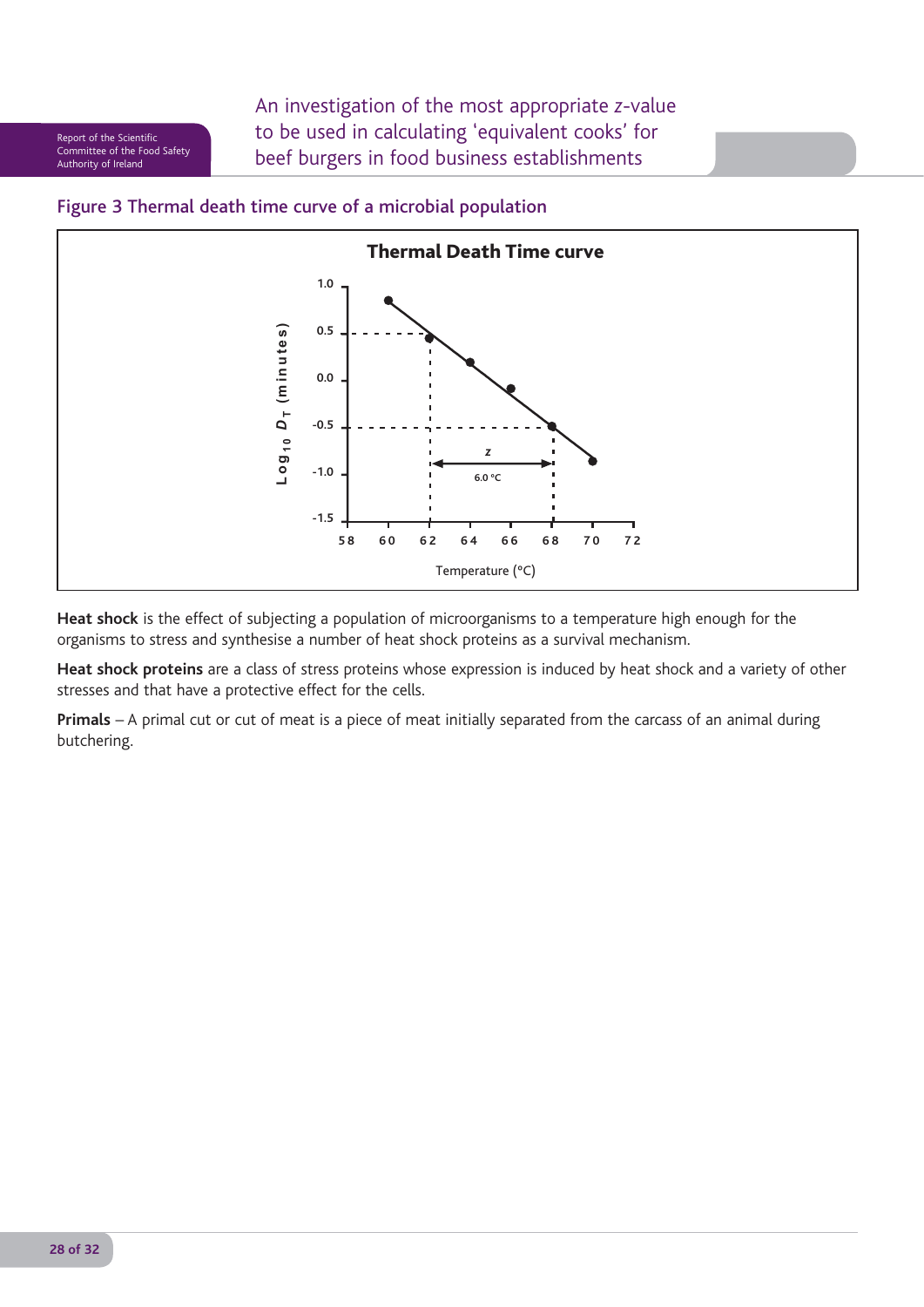## <span id="page-30-0"></span>CHAPTER 14.ANNEX I

#### Request for advice from the Scientific Committee

**Topic title:** Advice on cooking of burgers **Date requested:** 30 September 2016 **Date accepted:** 2 December 2016 **Target deadline for advice:** Draft with Scientific Committee by 2 December 2017 **Form of advice required:** A report which addresses the questions posed

#### Background/Context

The 2010 Scientific Committee *Report on The Prevention of Verocytotoxigenic Escherichia coli (VTEC) Infection: A Shared Responsibility – 2nd Edition* made recommendations regarding the cooking of minced meat and burgers (section 4.6, page 47). It states:

*'Caterers should therefore ensure that minced meat and high-risk minced meat products are cooked to a core temperature of 75 °C or equivalent, e.g. 70 °C by 2 mins.'*

The FSAI has recently been asked for examples of equivalent heat treatments, in addition to the example in the 2010 report.

In the past, when advising on equivalent time and temperature combinations, the FSAI has used the data in Table 1 (of FSAI Guidance Note No. 20) which have been calculated using a *z-*value (see Appendix 1) of 7.5 °C (for *Listeria monocytogenes*) with a reference temperature of 70 °C. *L. monocytogenes* is used as it is considered to be the most heat resistant of the vegetative foodborne pathogens. The heat treatment of 70 °C for two minutes has been validated to achieve a 6 log<sub>10</sub> (6-D) reduction in *L. monocytogenes*. In Table 1, the time required at 75 °C is 26 seconds. For practical purposes the FSAI advice on thorough cooking is for the core or thickest part of the food to reach 75 °C; since such a short time (26 seconds) at this temperature is required, it is assumed that when 75 °C is reached the process equivalent to 70 °C for two minutes has been achieved. The reason for this approach is that it is easier for a chef or someone cooking at home to check if 75 °C has been reached rather than holding a thermometer to check that the core/thickest part has been at 70 °C for two minutes.

In the case of minced meat and burgers, the pathogens of greatest concern or highest risk would be VTEC/STEC and *Salmonella*, which have different *z-*values than that for *L. monocytogenes* and each other. The systematic review by van Asselt and Zwietering (2006) demonstrates the variability in *z-*values and *D*-values (see Appendix 1) between pathogens and for pathogens within different food matrices.

By way of example of the impact of the chosen *z-*value, the UK ACMSF in their 2007 report on the safe cooking of burgers used a *z-*value of 6 °C based on modelling of heat inactivation data for *E. coli* O157:H7 in the published literature at the time. When the table of equivalence using a *z-*value of 6 °C is compared to a table of equivalence using a *z-*value of 7.5 °C for *L. monocytogenes*, it is noted that at lower cooking temperatures a lower *z-*value results in longer equivalent cooking times (see Table 2).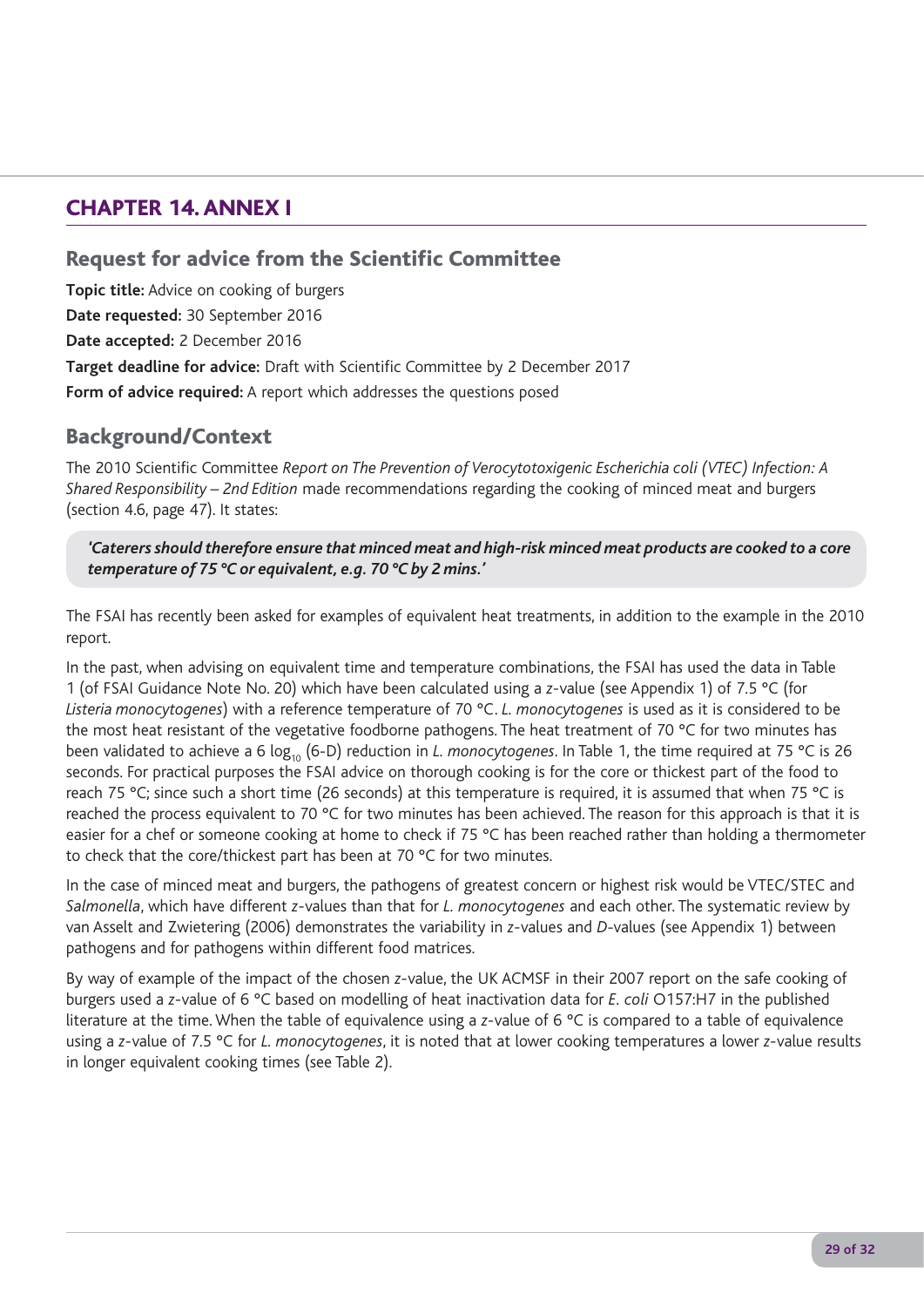#### <span id="page-31-0"></span>Table 1 Equivalent heat treatments to achieve a 6 log<sub>10</sub> reduction in *L. monocytogenes* based on a *z-*value of 7.5 °C(a) (FSAI Guidance Note No. 20)

| Temperature (°C)  | <b>Time</b>  |
|-------------------|--------------|
| 60                | 43.1 min     |
| 65                | 9.3 min      |
| 70 <sup>(b)</sup> | 2 min        |
| 75                | $26 s^{(c)}$ |
| 80                | 5.6s         |

- (a) Assuming a linear *z-*value = 7.5 °C with a reference temperature of 70 °C. The interaction between foods' intrinsic and extrinsic properties may alter these equivalent lethal rates and as such values must only be used as an indication of the lethal effect of the heat process on *L. monocytogenes*.
- (b) Recommended by the FSAI as the reference temperature and time required for a 6-D reduction in numbers of *L. monocytogenes*.
- (c) With such short times above the reference temperature of 70 °C, it is assumed that when 75 °C is reached, the equivalent process to 70 °C for two minutes has been achieved.

#### Table 2 Equivalent heat treatments to achieve a 6 log<sub>10</sub> reduction in *E. coli* O157:H7 based on a *z-*value of 6.0 °C (ACMSF 2007)

| Temperature (°C) | <b>Time</b>     |
|------------------|-----------------|
| 60               | 93 min          |
| 65               | 13.6 min        |
| 70               | 2 min           |
| 75               | 18 <sub>s</sub> |
|                  | 3 <sub>s</sub>  |

### Question for the Scientific Committee

What is the Committee's view on the most appropriate *z-*value to use when calculating equivalent heat treatments to 70 °C by two minutes for cooking minced beef burgers?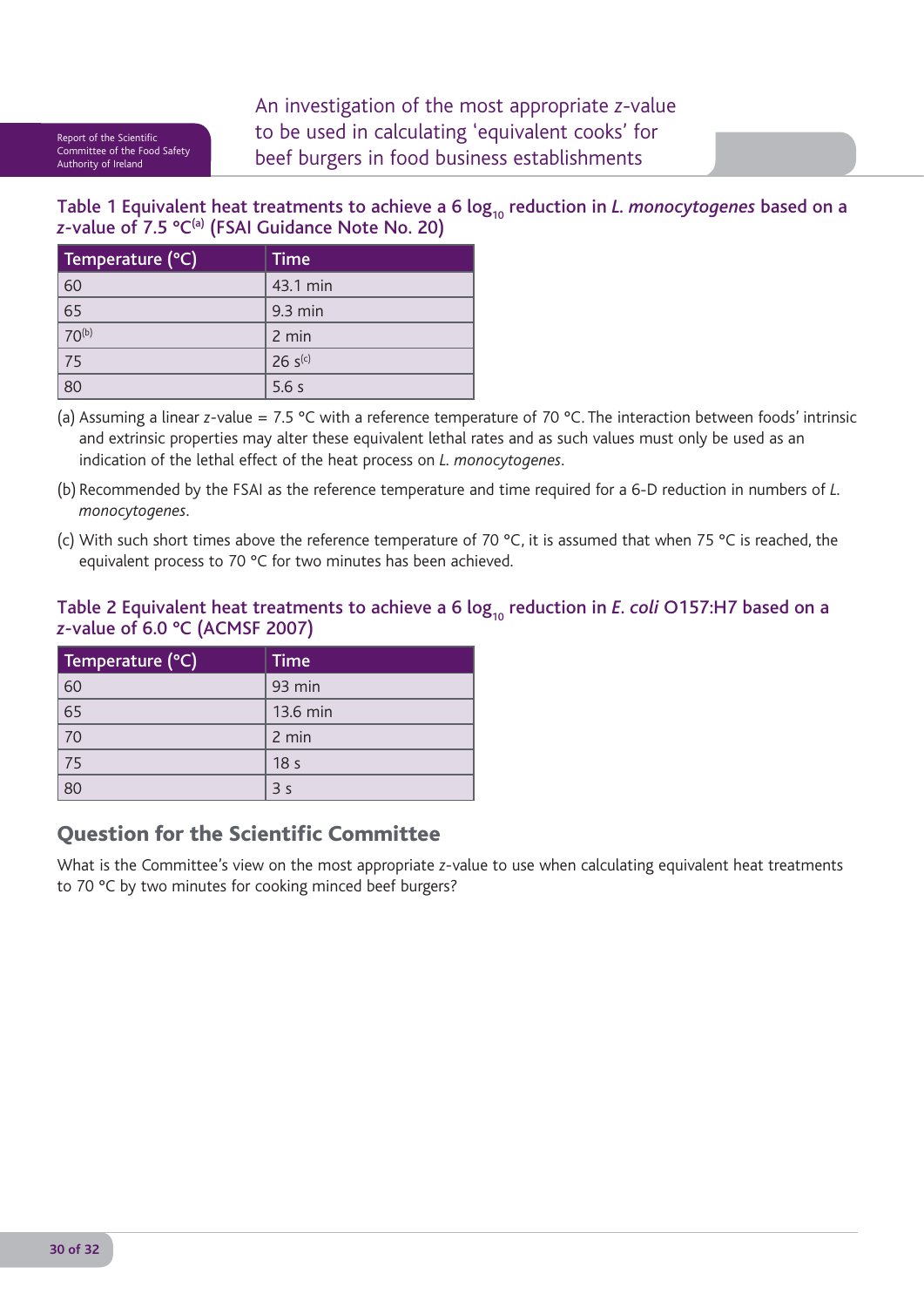#### <span id="page-32-0"></span>References

**FSAI (2006)** Guidance Note No. 20: *Industrial Processing of Heat-Chill Foods*

**FSAI Scientific Committee (2010)** *The Prevention of Verocytotoxigenic Escherichia coli (VTEC) Infection: A Shared Responsibility – 2nd Edition*

**ACMSF (2007)** *Report on the Safe Cooking of Burgers*

**van Asselt ED and Zwietering MH (2006)** A systematic approach to determine global thermal inactivation parameters for various food pathogens. *Int J Food Microbiol.* 107: 73–82

## Appendix 1

- *D***-value (decimal reduction)** the time required at a defined temperature to reduce the numbers of microorganisms by 1  $log_{10}$  value (90% "kill").
- **z-value** the number of degrees the temperature has to change to obtain a 1 log<sub>10</sub> change in *D* value, e.g. if an organism had a *D*-value of three minutes at 60 °C, and the *z-*value was 7 °C, then at 67 °C the *D*-value would be 0.3 minutes.

### Members of the Working Group on "An Investigation of the Most Appropriate *z-*Value to be used in Calculating 'Equivalent Cooks' for Beef Burgers in Food Business Establishments"

#### Chair

Dr Declan Bolton, Teagasc

#### Members

Ms Cathy Foye, Health Service Executive (HSE) Mr Vincent Young, HSE Public Analyst Laboratory, Dublin Dr Kieran Jordan, Teagasc Dr Micheál O'Mahony, Sea-Fisheries Protection Authority Dr Eleanor McNamara, HSE Public Analyst Laboratory, Cherry Orchard Dr Anne Carroll, HSE Public Analyst Laboratory, Cherry Orchard Mr Ray Parle, HSE Dr Helen O'Shea, Cork Institute of Technology Dr Enda Cummins, University College Dublin

#### Food Safety Authority of Ireland

Dr Lisa O'Connor Ms Eileen Lippert Dr Cristina Arroyo-Casabona Dr Shaun Smith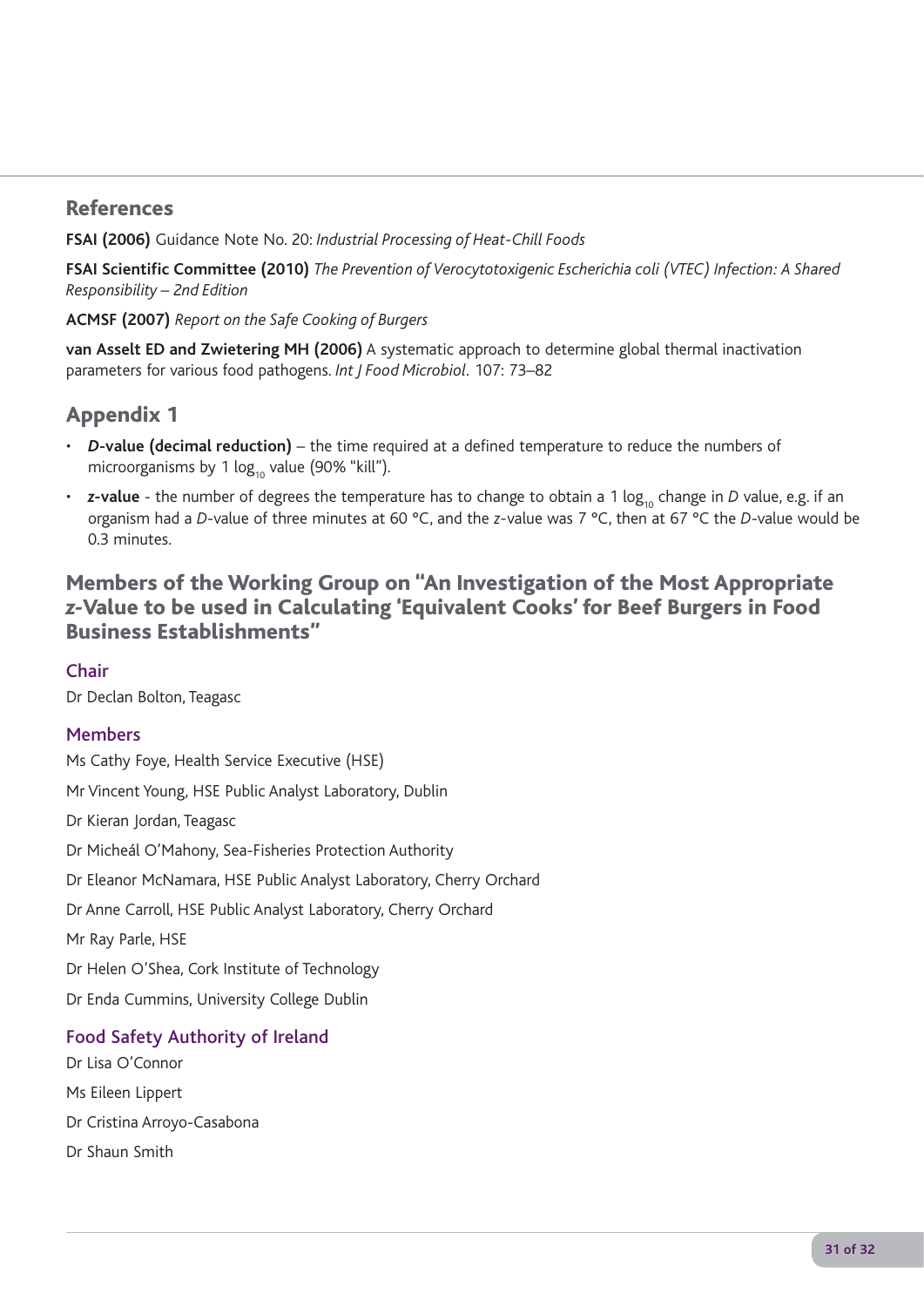An investigation of the most appropriate *z*-value to be used in calculating 'equivalent cooks' for beef burgers in food business establishments

## <span id="page-33-0"></span>Members of FSAI Biological Safety Sub-committee 2016–2020

#### Chair

Dr Geraldine Duffy, Teagasc

#### Members

Dr Margaret O'Sullivan, Health Service Executive Ms Bernadette Hickey, Department of Agriculture, Food and the Marine

Mr Ray Parle, Health Service Executive

Mr John Griffin, Department of Agriculture, Food and the Marine

Dr Declan Bolton, Teagasc

Dr Joanne O'Gorman, University College Dublin

Dr Paul Whyte, University College Dublin

Prof Theo De Waal, University College Dublin

Dr Kieran Jordan, Teagasc

Mr Vincent Young, Health Service Executive

Dr Patricia Garvey, Health Protection Surveillance Centre

Prof Simon More, University College Dublin

Dr Helen O'Shea, Cork Institute of Technology

Dr Eleanor McNamara, Health Service Executive

Dr Micheal O'Mahony, Sea-Fisheries Protection Authority

Prof Martin Cormican, National University of Ireland, Galway

Ms Catherine Foye, Health Service Executive

Dr Bill Dore, Marine Institute

Mr Kilian Unger, Department of Agriculture, Food and the Marine

## Members of FSAI Scientific Committee 2016–2020

#### Chair

Prof Albert Flynn, University College Cork

#### Members

Prof Brian McKenna, University College Dublin

Dr Dónal Sammin, Department of Agriculture, Food and the Marine

Dr Eleanor McNamara, Health Service Executive

Dr Geraldine Duffy, Teagasc

Ms Ita Saul, Our Lady's Children's Hospital, Crumlin

Mr John Keegan, Dublin Public Analyst's Laboratory

Prof Kevin Cashman, University College Cork

Dr Margaret B O'Sullivan, Health Service Executive

Dr Mark Fenelon, Food Research Centre, Teagasc

Dr Michael O'Keeffe, Residue Specialist

Dr PJ Cullen, Dublin Institute of Technology

Dr Paula Barry Walsh, Department of Agriculture, Food and the Marine

Mr Ray Parle, Health Service Executive

Prof Simon More, University College Dublin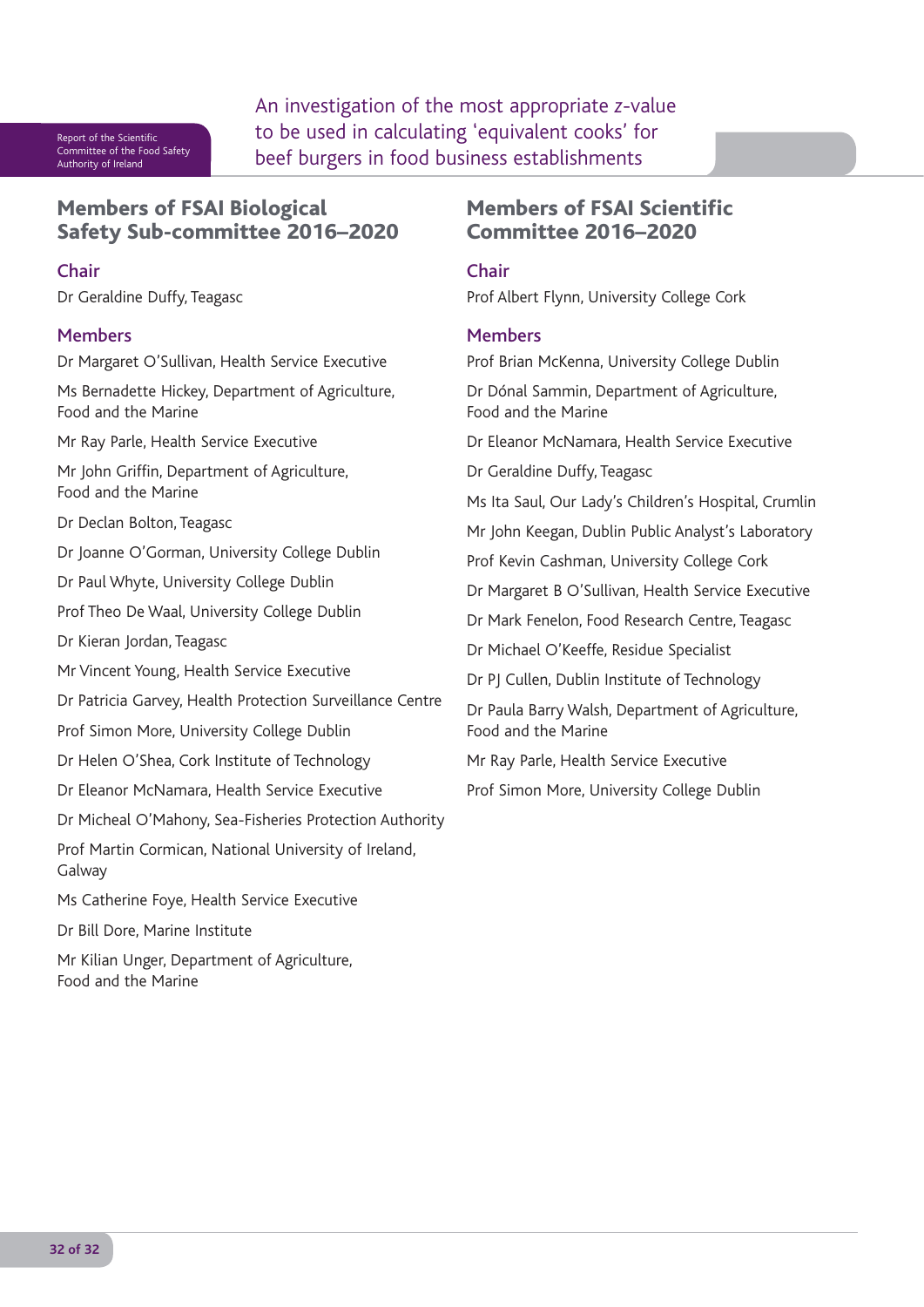